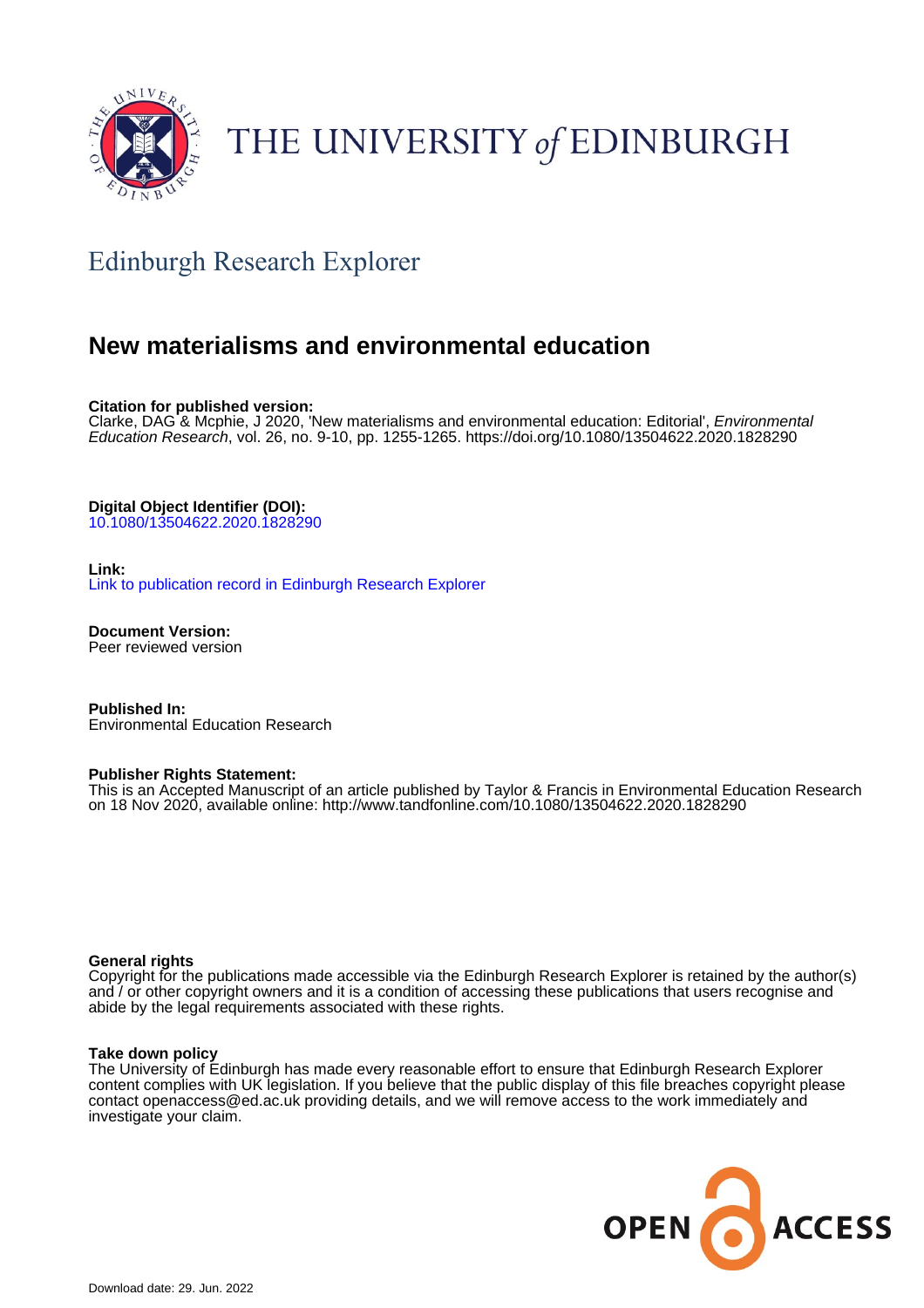To cite this article: David A. G. Clarke & Jamie Mcphie (2020) New materialisms and environmental education: editorial, Environmental Education Research, 26:9-10, 1255-1265, DOI: 10.1080/13504622.2020.1828290 To link to this article:<https://doi.org/10.1080/13504622.2020.1828290>

# **New Materialisms and Environmental Education: Editorial**

David A. G. Clarke<sup>a[1](#page-1-0)</sup> and Jamie Mcphie<sup>b</sup>

<sup>a</sup>Moray House School of Education and Sport, The University of Edinburgh, Edinburgh, UK; <sup>b</sup>Outdoor Studies, University of Cumbria, Ambleside Campus, Ambleside, UK

#### **Abstract**

In this editorial, we introduce the 17 papers that make up this special issue of *Environmental Education Research* on new materialisms and environmental education, and discuss themes of significance arising from this collection. The papers are grouped in the special issue under the following headings: (1) pedagogical/research orientations; (2) critiques; (3) dark endings?; and (4) concepts mattering; but as we show here and in our introduction to the collection, they can also be connected in multiple ways to any other and a range of other relevant topics. As with our Introduction to the collection, we trust this commentary provokes and inspires, if not energises and materialises the furthering of axiological pathways away from dominant ontoepistemologies of environmental education research.

Keywords: *Environmental Education Research, New Materialisms, Post Qualitative, Environmental Pedagogies, Posthumanism*

<span id="page-1-0"></span> <sup>1</sup> CONTACT David A. G. Clarke dave.a.g.clarke@gmail.com Moray House School of Education and Sport, The University of Edinburgh, Edinburgh, UK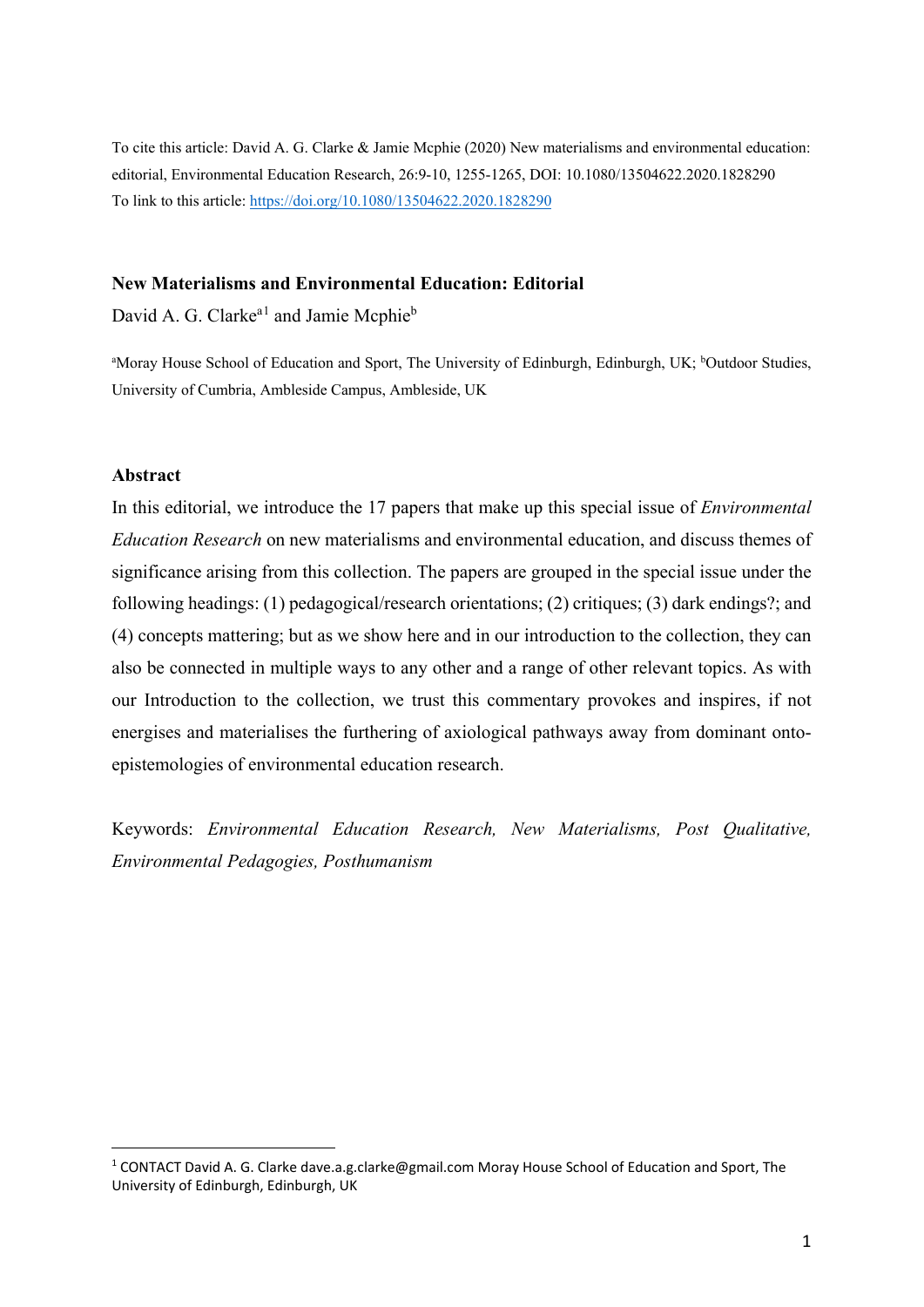### **Introducing the papers**

The 17 papers within the special issue are uniquely diverse in their articulations and interpretations of new materialisms when thought alongside environmental education and its research. Other than the obvious links to scholarship on the new materialisms and environmental education, all of these papers are creative in what we see as their Deleuzian inspired turn to *thinking with* and the fashioning of new concepts, in order to wrestle with contemporary environmental and educational challenges. As guest editors of this collection, we have ordered the papers into four groupings: pedagogical/research orientations; critiques; dark endings?; and concepts mattering. In truth, each paper has elements of each of these labels within them and could be connected in multiple ways to any other. But in order to meet the reader half way, in this editorial we briefly introduce each paper through these themes in order to comment on their particular offerings.

#### **Pedagogical/research orientations**

We begin with papers which we regard as most obviously applying, thinking with, or otherwise living with concepts from the new materialisms in more traditional 'pedagogical' or 'research' focused realities. Such papers help illustrate some of the broader themes of the new materialisms we commented on in our Introduction to the collection, in that they provide illustrations of more-than-human entanglements of pedagogical, empirical and speculative research.

There are nine pedagogically themed environmental education papers that ruminate with the new materialisms in educational establishments, written by authors attempting to do empirical research differently by focusing on relations that 'matter'. Extracting the concept 'pedagogy' from more static or mechanical versions, these papers illustrate how new materialist strategies might lead to various forms of play with educational concepts, in order to break free from traditional essentialist boundaries or what might be seen as staid pointillist practice. For example, via 'relationally attuned […] climate pedagogies' (Verlie and CCR15, 2018), 'remaking pedagogies' (Hofverberg, 2019), 'pedagogical strategies' (Jukes and Reeves, 2019), 'water and art as philosophical muse' and 'relational pedagogies' (Crinall and Somerville, 2019), thinking and 'hesitating' 'with microbes' as 'more-than-human agencements' in 'moldschools' (Tammi, 2019) we witness scholars from around the world re-working pedagogical possibilities by emphasising the relational qualities of the matter that co-create distributed agencies in environmental education. Similarly, articles on 'thinking with the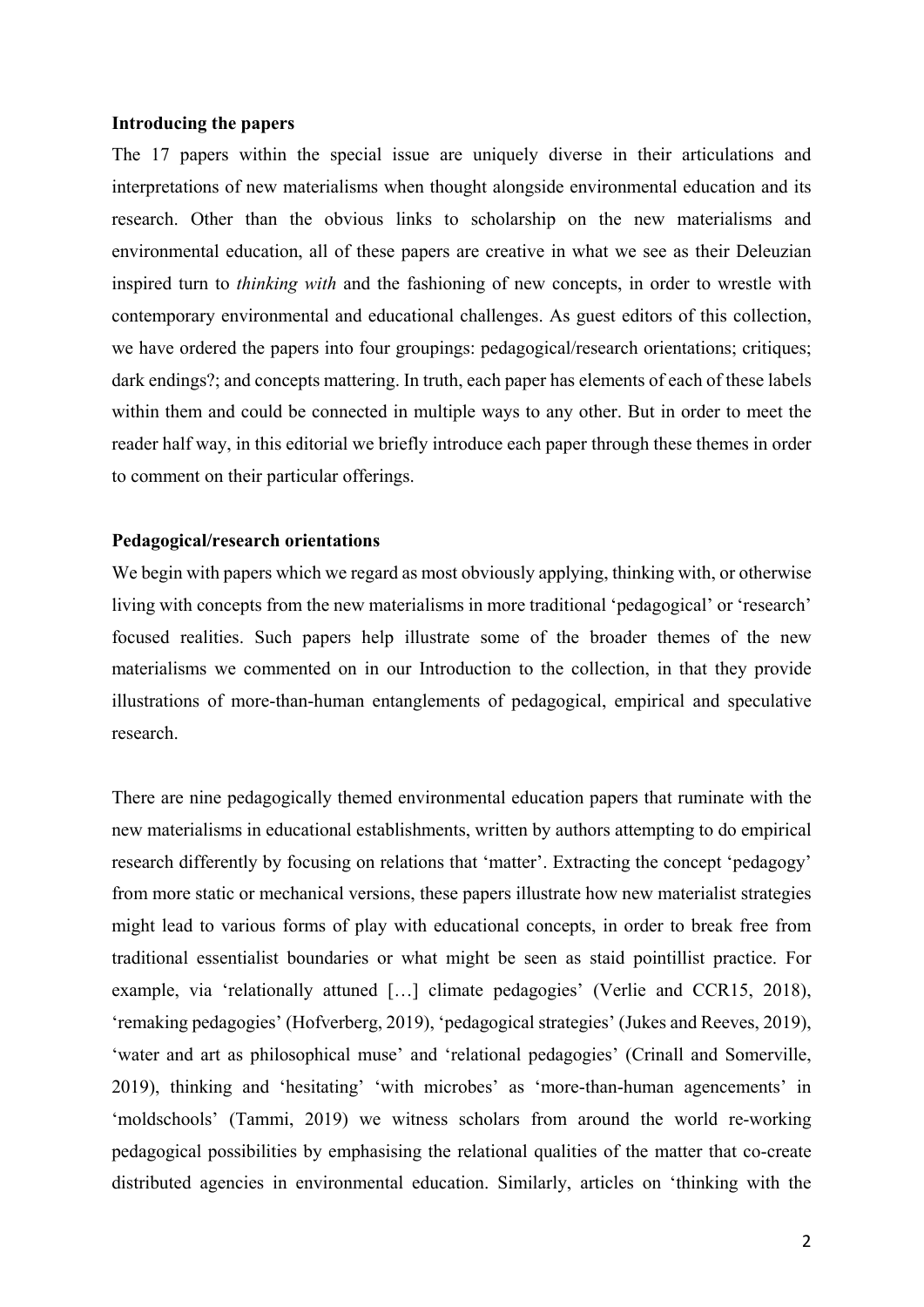elements' (Piotrowski, 2018) 'Assemblage Pedagogy' (Mannion, 2018), 'research assemblage' (Ruck and Mannion, 2019), and 'immanent environmental ethics' (Rousell, 2018) all endeavour to muddy arbitrary humanistic boundaries and binaries, and instead include the idea that we are always already 'of' the world, not simply in it or on it.

In 'From action to intra-action? Agency, identity and 'goals' in a relational approach to climate change education', Blanche Verlie and CCR15 (2018) explore how and why they should become 'climate killjoys' in an attempt to decentre the human from climate pedagogies where a more response-able agency is revealed to emerge through relationships. Thinking with Karen Barad's concept of intra-action, Blanche as tutor and CCR15 as class, demonstrate the impossibility of dualistic analysis of people's impacts on the climate within the confines and affordances of a unit on an Australian university environmental education course. They note 'that these processes of change might be indicative of a more mutual enmeshment, where neither 'entity' would exist in its current form without the other', and that this understanding 'often seems to elude our full appreciation'. Verlie and CCR15 posit that a focus on climate intra-action enacts approaches that are not as accessible to more humanistic interpretations, namely: intrasectionality, acting-with, and diffraction. Responding to the particular problem of the location of ethical responsibility within a nondualist interpretation, Verlie and CCR15 suggest that 'intrasectionality navigates this [critique] by accounting for the dynamic processes of connecting-excluding that compose situated-but-dynamic hierarchies'. In our reading, Verlie and CCR15 are making novel contributions that both circumvent and reinvent the problem of the location of ethical obligation in a post-dualistic 'higher' environmental education. This essential work pushes at the margins of what it is currently possible to think in environmental education practices in university courses, forcing deep reconsideration of the manner in which we formulate participation in ethical research and pedagogy.

Hanna Hofverberg (2019) explores secondary school students' encounters and correspondence with crafting materials in 'Entangled threads and crafted meanings – students' learning for sustainability in remake activities' to reveal the stories that emerge and the educational possibilities for remaking pedagogy. Hofverberg shifts the scale of the sustainability at play to the everyday materialiality of recycling clothes in the classroom. Researching remake activities through Ingoldian correspondence, the practice of making can be witnessed as a co-constitutive activity of material-body relationality. The form is not imposed on the materials by the young adults in this research, but is rather formulated *with* them through experiments in learning. For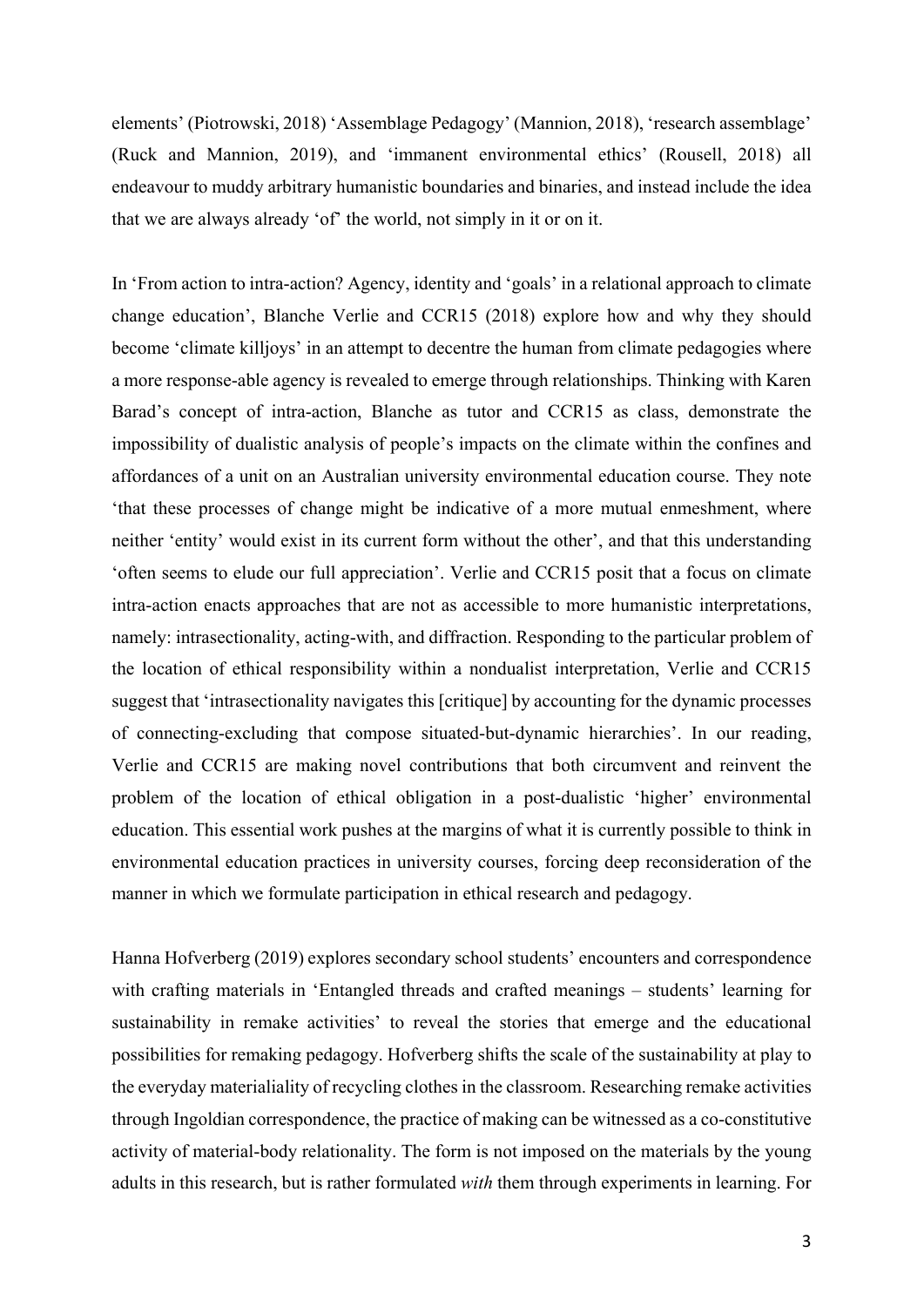us, Hofverberg's offering speaks to both the practical understandings of students' engagement with remake activities as activities of and for sustainability, but also pushes at conceptions of the human maker as the master in creative activities. Here we see the dual possibilities of a new materialist take, which on the one hand, concerns itself with more traditional ethical orientations towards reusing, remaking and recycling, while on the other, also helps demonstrate an ontological reorientation of the relationship between (presumed) intentionality and human action. Here, we believe, we see an application of the critique of the hylomorphic model which Ingold (following Deleuze and Guattari who in turn follow Paul Klee) describes as the realisation that 'the essential relation, in a world of life, is not between matter and form but between *materials* and *forces'* (Ingold, 2010, pp.92-93). Form (as either a plan to turn old clothing into a new accessory or, for instance, a curricula or pedagogical plan or policy) is not conceived outside of relations with the world, in a perceived realm of abstraction, but instead always (cor)responds to/with it as force and action in movement. This understanding should curtail overly universalising pedagogies and educational policies, as the precautionary principle leads away from the potential ethical blindness of grand, untethered gestures, and points instead to minor interventions, cautious experiments, and tiny changes. We could regard this not only as an ethical orientation, but one that is wrapped up with the very nature of the possible. Reading Hofverberg's contribution helps us better perceive these challenges.

Scott Jukes and Ya Reeves (2019) offer 'methodological and pedagogical insight into using new materialist theories in creative and productive ways' in their paper, 'More-than-human stories: Experimental co-productions in outdoor environmental education pedagogy'. They introduce a number of concepts at work within new materialist discourses (including material agencies; mutual entangled relationships-assemblages; and becoming part of a more-thanhuman world) to build on storying approaches and place-responsive pedagogies to develop their concept of *more-than-human stories*. In this instance, the more-than-human story being offered is *One Single Moment*, a picturebook written by Ya when she was a pre-service teacher participating in a ski-touring journey in the Australian Alps, for which Scott was an educator. The authors offer *One Single Moment* as an example of creative empirical materials, rather than as 'data', which might suggest a 'brute fact gathered'. In offering further exposition on *One Single Moment,* the authors reveal insights into student-educator-place-theory-picturebook relationships at work in the presence of the aforementioned concepts, and demonstrate the temporal nature of the education continuing to be at work. Their paper offers guidance for experiments in practice, but also many provocations for our understanding of places as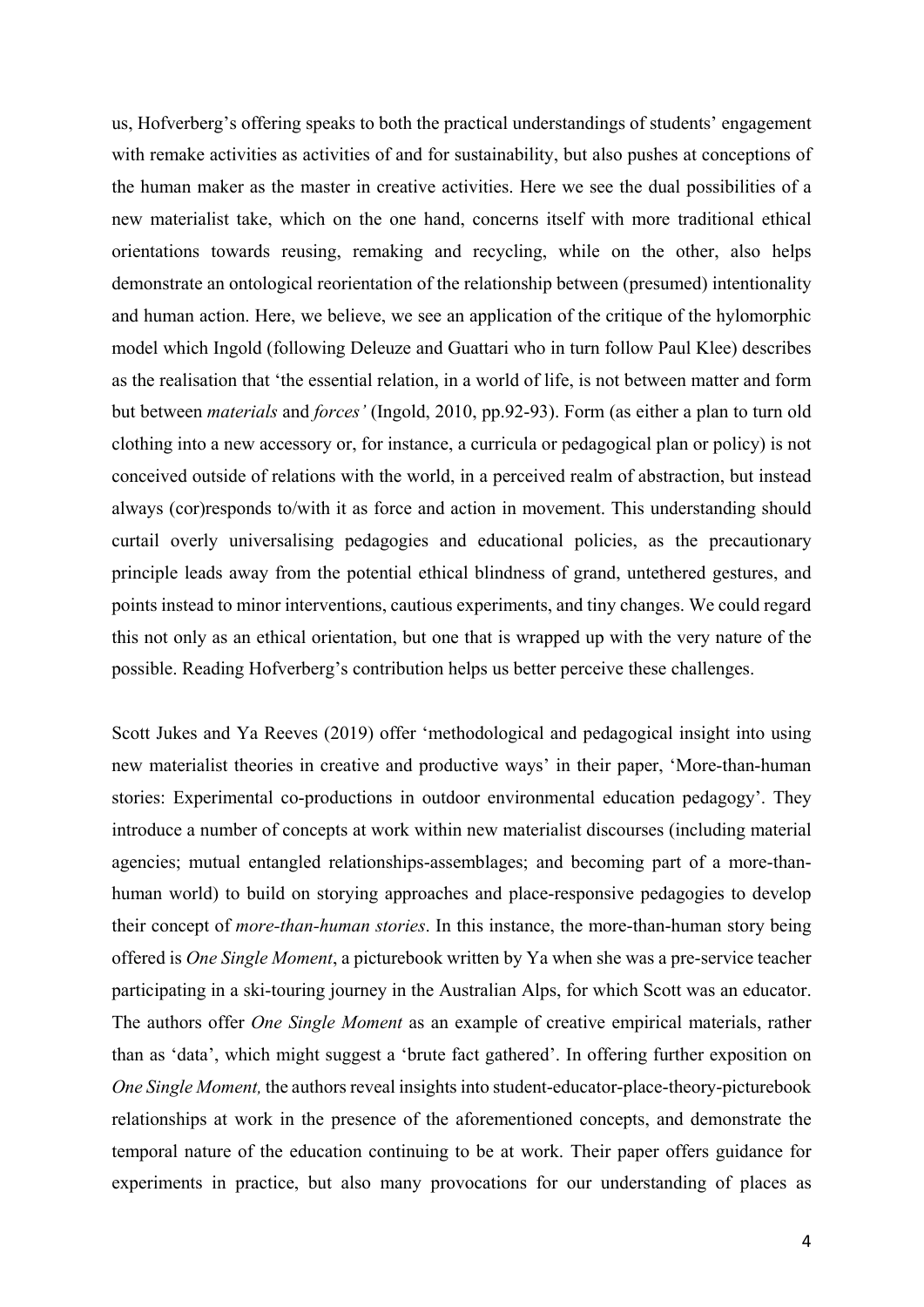becoming educational. This has pedagogical potential. For example, one such provocation reminds us of something a senior scholar said to us at the Cambridge University PhD summer school organised by fellow early career researcher, Elsa Lee. We met Professor Marcia McKenzie, there as a 'keynote', a chance encounter with whom was the initial provocation for this special issue. After we performed a paper we were working on about distributed agency in a park, we were told that things cannot have agency without humans being present, as part of that particular agential assemblage. We disagreed. We reason(ed) it's rather like that age-old question about the tree falling in the forest. The sound of the tree falling in the forest is only ever a sound for those temporal anomalies gifted with ears to translate changing vibrations in the air into sound. The resulting sound waves/particles are a unique experience and yet also a shared experience for the multiple material phenomena involved in the processual event. But acknowledging the agency of the 'more-than-human world' which Scott has 'been playing with' - places are lively actors in themselves and have their own narratives, regardless of any human intra-actions (not forgetting that humans are places too for many species).

More broadly, these *it-narratives* could be communities of microbiota continually pulsating in multiple directions rather than simply responding to things outside of their perceived boxes of taxonomic status, just as humans are not place-responsive in any cause-and-effect linearity. Life is not dot-to-dot. And so, places are not educational of themselves in a unidirectional manner. They cannot teach us as if we were a *tabula rasa* waiting to receive wisdom from some highly gendered romantically conceived Nature, 'out there'. We are the 'there' itself. We are place/s. We are made of place/s. So what does it really mean to know place/s? There will always be secrets to/in places that hide in differing timelines, outside of our evolutionary heritage, our sensory bandwidth. There are countless narratives happening all the time, that perform at different scales, and temporal, spatial and sensorial frequencies, that we simply cannot perceive or even conceive (even with extra-sensory cyborgian additions like radar or ultraviolet detectors).

Even then, another spiral and perturbation is that conceptions themselves perform ecologically in more ways than we can fathom. If we, as assemblages of multiple complex materials, can be said to have this concept called 'agency', then so can other places of assembled multiple complex materials, including forests, shopping malls and even the world, and beyond. While we often think of agency as *intent*, as with Verlie and CCR15, the conjoined nature of actions or reciprocal performance doesn't really have a starting point which we could pinpoint to state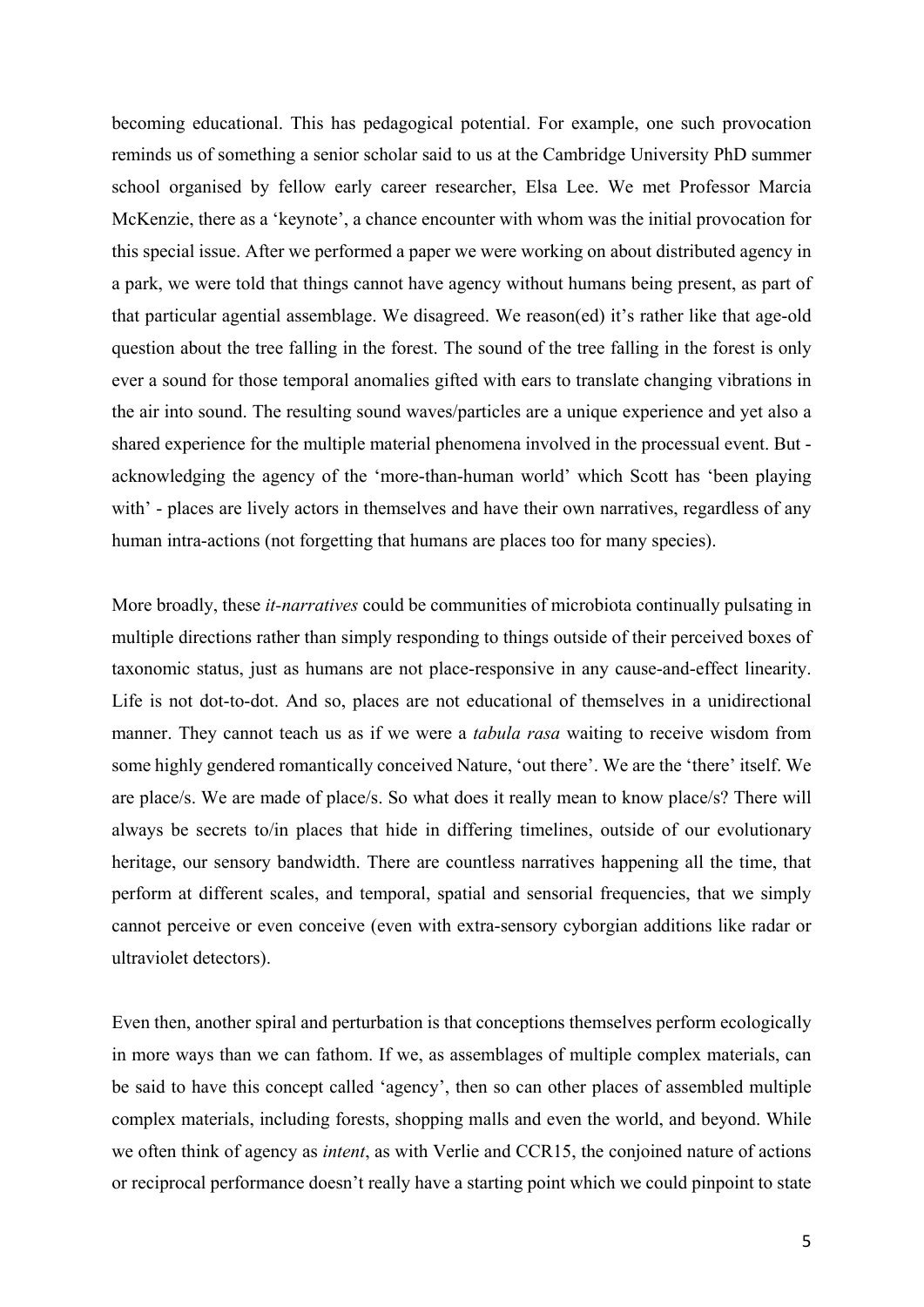with accuracy that that's where and when a decision was made. Starting points have always already begun in a multidirectional torrent of events. These accumulate other events and physical processes over time to eventually form what many people now 'think' as agency. Perhaps intent, or agency, might be better rephrased or simply understood differently to the Cartesian ghost or Freudian ego - as something like an assemblage or conglomeration (bearing in mind that each of these concepts would perform differently). The human is not so special in this multispecies/multilithic interpretation (fabric? If we return to Hofverberg), as we are just another conglomeration of events and physical processes - anthropoglomerate. This is where provocations from Jukes and Reeves, and inevitably others, might take *us,* anyway.

Sarah Crinall and Margaret Somerville (2019) also move us to consider binaries of solid and fluid states and the muddying of these, in how they problematise sustainability. Thinking with Deleuze, they draw on Grosz and 'ontologies of water that do post-qualitative research playfully' in their paper 'Informal environmental learning: the sustaining nature of daily child/water/dirt relations'. Post-inquiry, or post-qualitative inquiry, argues that qualitative inquiry within the social sciences has become overly procedural and that opportunities for thinking with theory can be sought in an attempt to produce new thoughts, and indeed new worlds, as researchers grapple with empirical materials (St. Pierre, 2019). Crinall and Somerville offer their understanding of art, derived from Deleuze and Grosz, as bodily affective, to an everyday artfulness of walking with early years children *as* sustaining. They invite their paper to be read 'as an experience of sensation' in what we perceive as another attempt to reinterpret the ethical location of sustaining, and sustainability. This is away from or enveloping parcelled notions of the environment, or nature, demarcated by discourses of lack, to instead create/explore sustaining material relationships both in the events of everyday walking with children, and with the very act of reading their paper. In the first sense, this notion of sustainability as sustenance helps us conceive a broadening of environmental education, one in which the dichotomy between health, wellbeing, environments, and bodies of all kinds is disrupted. We intuit both radical possibilities and dangers in this approach. In the second sense, in which sustenance might be gleaned from the reading of their paper, we see affinities with the powerful potential of evocative research approaches, but also wonder at the distance (spatial and temporal, but also affectual and conceptual) involved in attempts to affect (or is it infect? or inflect? …) readers from/with new materialist orientations. We find ourselves both hoping for their success, but understanding that, as with all educational endeavours, the ends to which we travel can never be guaranteed.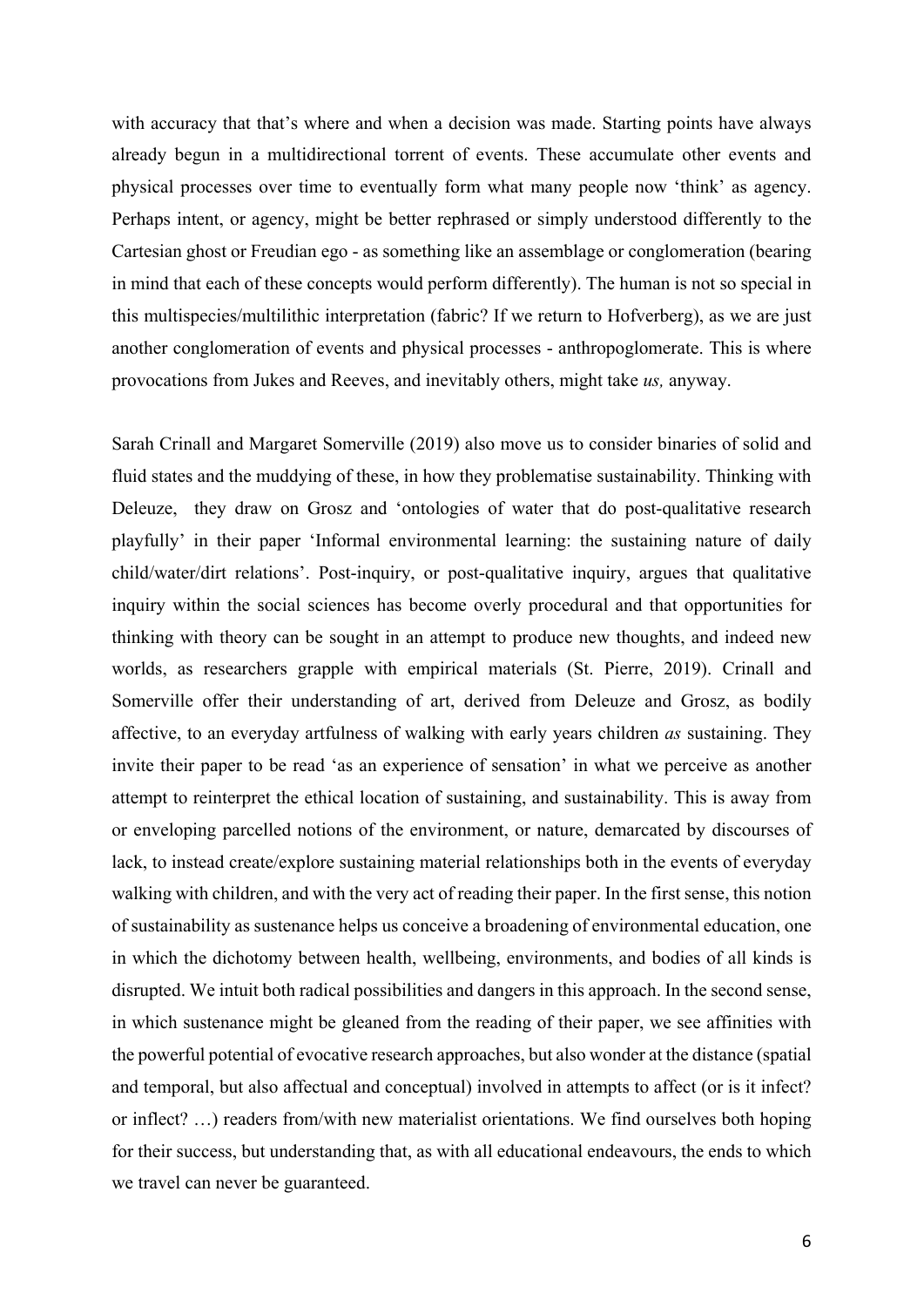Next, in the paper, 'What if schools were lively more-than-human agencements all along? Troubling environmental education with moldschools', Tuure Tammi (2019) deconstructs 'the animal turn with a turn to microbes' by asking 'what moldschools might teach us or ask from us in terms of environmental education and ethics'. Tammi deploys the concept of agencement, more commonly and perhaps misleadingly translated from Deleuze and Guattari as 'assemblage'. For Tammi, agencement indexes the movement in bodies 'becoming-with', and shows 'how the phenomenon of moldschools' emerges 'in the intersections of building and cleaning, practices, materials, technologies, microbes, policies, and more'. Combining this conceptual work with empirical materials gathered from a moldschool, Tammi emphasises the material-discursive enactment of making moldschools.

Tammi's paper also demonstrates how the practice of education is always already environmental, regardless of location or subject matter. We are all becoming-with microbes and 'world-making practices'. Indeed, Tammi suggests that, 'through these encounters the school is no longer what it was thought to be, and its human inhabitants are not quite what was anticipated either. In other words, material-discursive mold troubles anthropocentric epistemologies and ontologies: the commonly held dichotomies (e.g. nature/culture, body/mind), school routines, relations with materials, and more'. As with the previous papers, the exciting perspective taken here suggests to us that environmental education researchers might gain similarly deep insights into the material-discursive nature of educational contexts by following surprising or under acknowledged intra-actants where they are. Tammi demonstrates the diligence required for this kind of work, which necessitates a careful mapping of affects across boundaries which can often appear sedimented in thought and conventional humanist research practices.

Another entry point to these aspects can be found in, ''An atmosphere, an air, a life:' Deleuze, elemental media, and more-than-human environmental subjectification and education', a conceptual piece from Marcelina Piotrowski. Piotrowski (2018) articulates 'ways of engaging with more-than-human forms of subjectification in environmental movements' by 'thinking alongside an 'elemental Deleuze'' to include the 'classical elements: air, water, earth, fire'. Piotrowski points to the importance of environmental movements as locations for public pedagogy and political education, and thus for subjectification or forming ways of being. In attempting to interpret subjectification from a posthuman, rather than humanist orientation,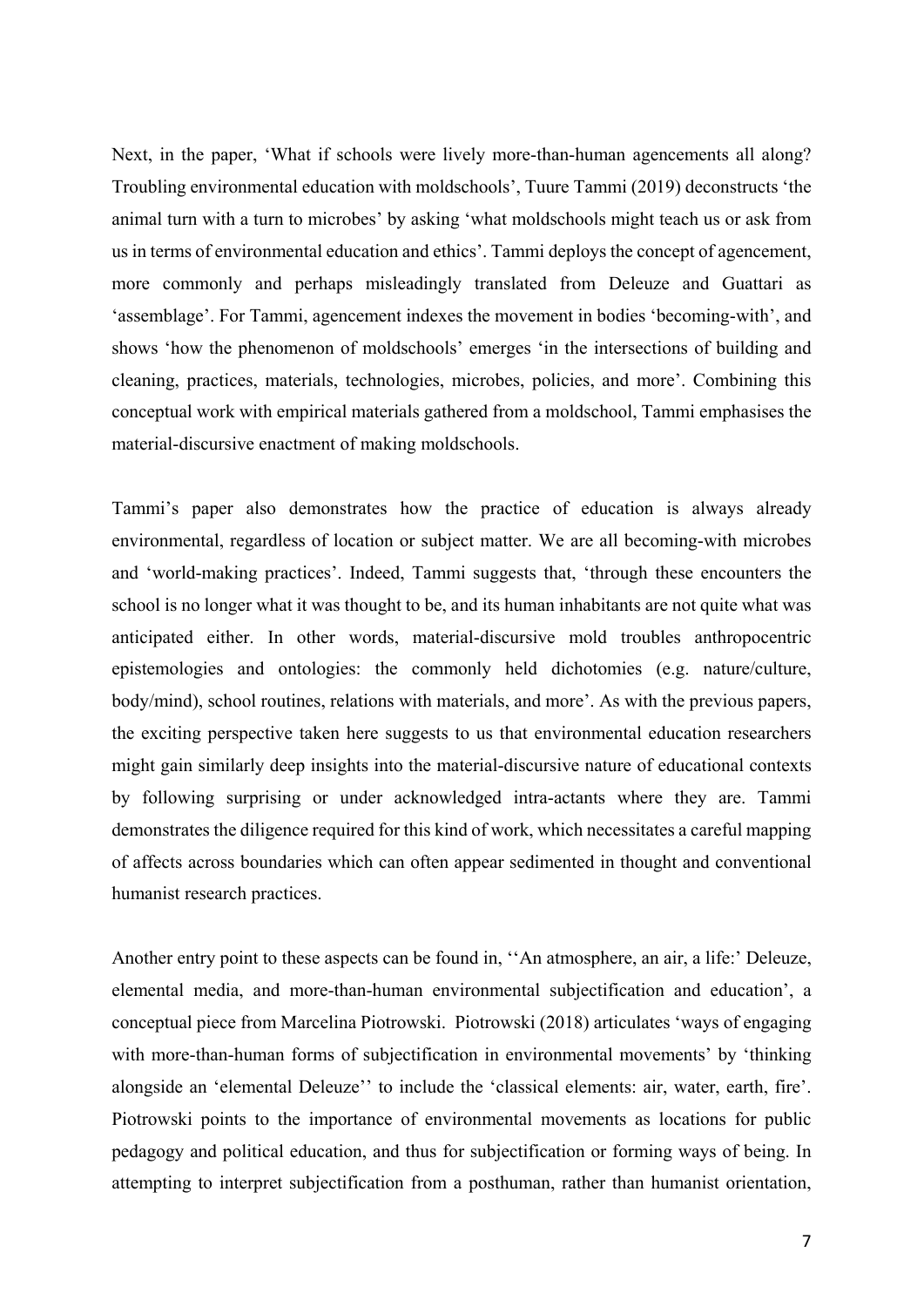Piotrowski flattens the perceived peak of human intentionality to locations dispersed among relational entanglements with matter. The elements perform as the media for these experiments, and Piotrowski shows how the philosophy of Deleuze renders philosophy itself as always already a worldly act. By, for instance, focusing on how the air, water, earth, and fire create the realities of which we are manifest, Piotrowski argues that the political subjectivities of adults 'cease to function as beings, and need to be examined as composites of folds, as processontologies that are vital because of elements' process-power'. The upshot is a resistance to depictions of human sovereignty in environmental movement education research, typically understood via traditional educational institutions like schools, through experiments in (re)thinking matters of educational subjectification with Deleuze. The Deleuzian term 'a life' is significant for the manner in which it depicts a posthuman politics of locations and timings of 'life'. We agree with Piotrowski as she calls for environmental education researchers to understand the imbrication of subjectivities with materialities, rather than focusing necessarily on the formation of beings (through, for instance, capacity building in orthodox humanist subjectivities as 'pupils' in schools). However, we also wonder at the complexities and practicalities of calls of this nature and urge researchers to further explore the 'challenge' that Piotrowski identifies.

Perhaps a way of exploring is neither from within to without, or from outside to in? Greg Mannion (2018) provides advice on how to entangle 'from the middle', 'drawing on data from a place-responsive heritage education project' and 'employing theory from Deleuze and Guattari' in the paper, 'Re-assembling environmental and sustainability education: orientations from new materialism'. Mannion expresses how 'humanistic approaches to education in general appear to have failed us to date in many ways to adequately address issues such as climate change and wider global precarity,' and so reconnoitres how some ESE has engaged with this critique by turning to the new materialisms. Mannion's concerns lay with what might be thought of as the 'practical', 'how to do it', orientations to questions about research and pedagogy with new materialisms and investigates 'assemblage theory' as a potent(ial) toolbox for what he terms 'assemblage research' and 'assemblage pedagogy'. These concepts are demonstrated through the project, *Stories in the Land*, a 'place-responsive, arts-based, outdoor environmental education programme that connected participants from different generations from schools, youth groups and their communities with local places through journeys on the widespread network of 'drove roads' across Scotland'. Both 'assemblage pedagogy' and 'assemblage research' are argued to operate along ethical lines, where the 'good' is viewed as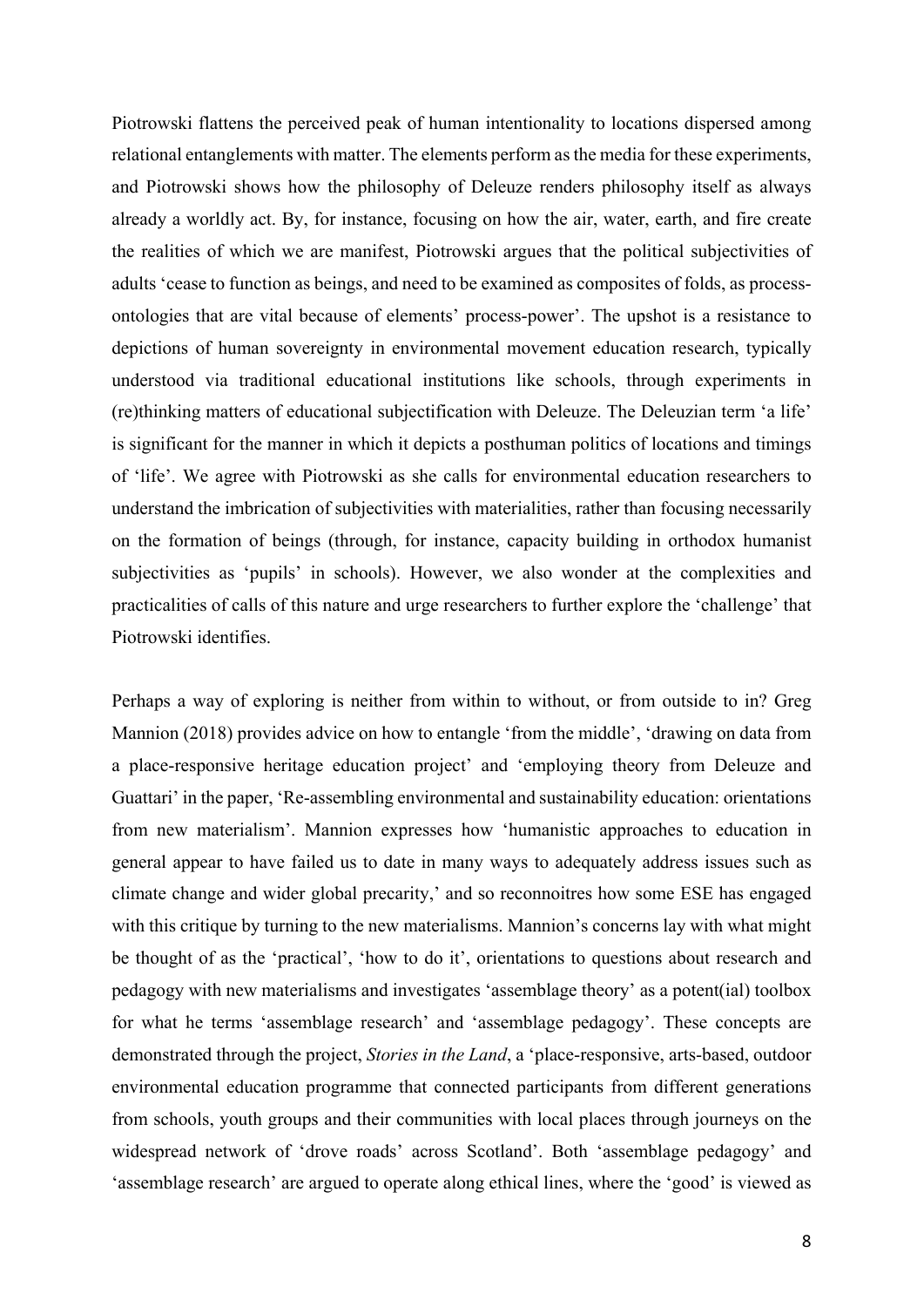attempting to attain an immanent ethics of increased connection, and capacity to affect and be affected, to the middles we find ourselves of. In our reading, we sense Mannion pushing at several tensions within the turn to new materialisms in environmental education research and pedagogy. By orientating his contributions towards 'orientations', and in effect advising directions of travel for both researchers and pedagogues, we see Mannion as doing essential work in facilitating access. While in providing a 'tool box' and set of recommendations, Mannion offers a conceptual map that he acknowledges should not be seen as comprehensive. The tension we see is between this essential work, and the non-methodological (postqualitative) and often anti-prescriptive challenge brought by some who sense deep implications for the very nature of research within the social sciences brought by the disruptions of the new materialisms. This tension remains practically and philosophically unresolved, bringing further burdens to those attempting to do good research whilst operating within the limitations of contemporary higher education institutional and research models, particularly those in precarious research positions.

To elaborate, in 'Fieldnotes and situational analysis in environmental education research: experiments in new materialism', Andy Ruck and Greg Mannion (2019) explore 'the constant tensions that arose when attempting to use existing qualitative research methods in combination with new materialist theories'. Ruck and Mannion attempt to provide 'an insight into the tensions, synergies and on-the-ground methodological struggles within this site of experimentation'. In so doing, they explore how their sympathy for new materialist theory, and its (non)methodological post-qualitative implications, conflicted with the instrumental requirements of a time-bound, funded, structured, evaluation of the *Polli:Nation* initiative - a UK wide project which 'engaged young people from 260 primary and secondary schools in the transformation of their school grounds into pollinator-friendly habitats'. In particular, Andy Ruck explains how his research practices within his doctoral studies were altered as he came to the discourses surrounding new materialisms: fieldnotes become 'theoretically sensitive' whilst 'performative privilege' became an ongoing concern. Ruck and Mannion try to provide insight and encouragement to researchers by highlighting how they negotiated the space between what they see as 'demonstrable impact' and 'high theory'. Whilst there is hope in this example, we also wonder at the types of compromises qualitative researchers have to make in demonstrating a certain perception of 'impact'? This includes the ways these compromises help reinforce the neoliberal research impact agenda (Laing, Mazzoli Smith, & Todd, 2018) and limit the potential for alternative ethical research. These struggles are not 'new' either, but are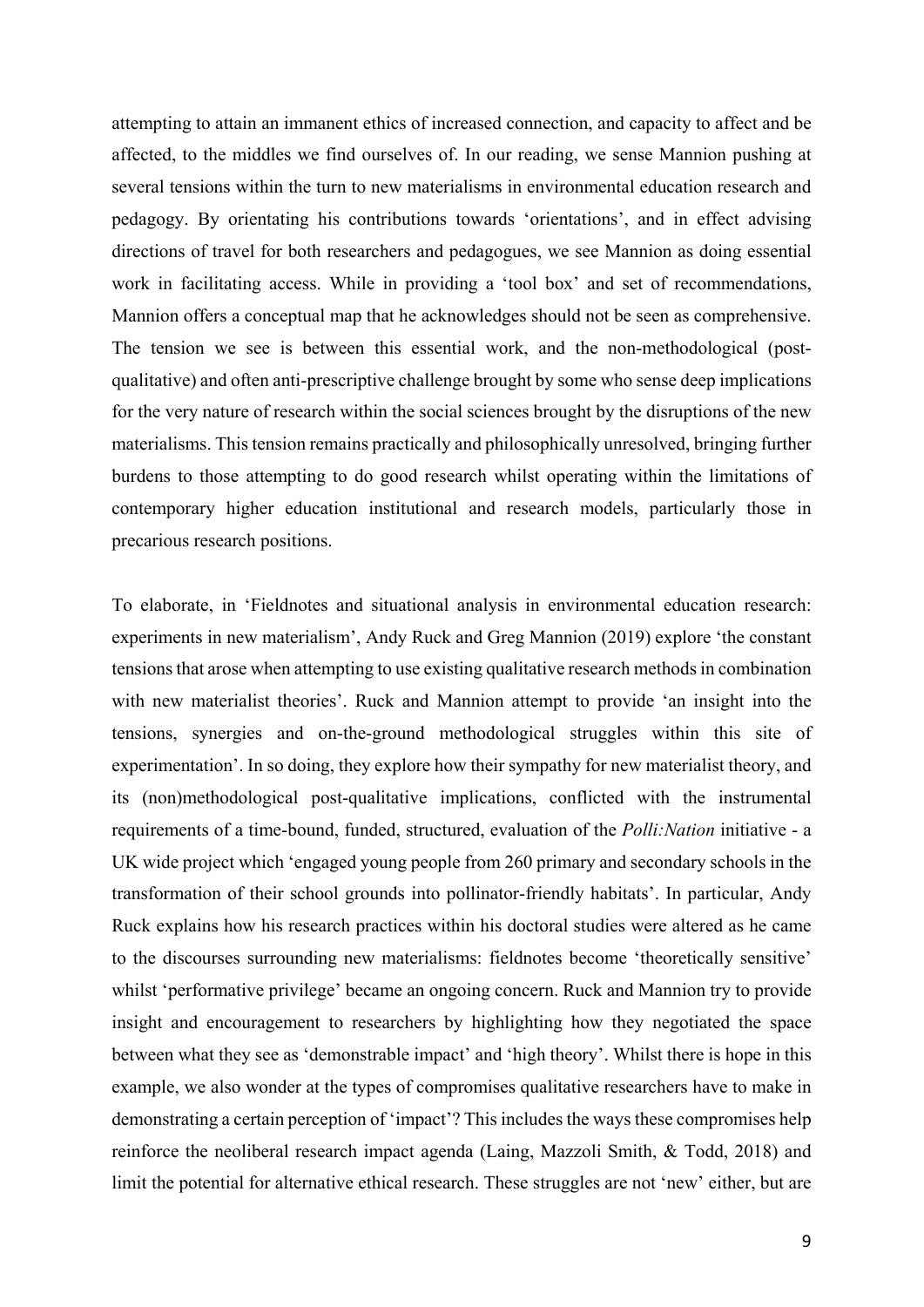perhaps further exacerbated as the distance between conventional humanist orientated research paradigms, funding regimes and quality criteria and the contemporary moment are widened by the popularity of new materialisms? However, what the 'ethical' is, is also contested within this moment, necessitating experimentations with ethics itself within inquiry and further complexifying any claim to 'impact'.

In another example of such ethically concerned research, David Rousell (2018) suggests that 'immanent ethics cannot be reduced to a set of predetermined values or prescriptions for environmental education, but should proceed through a speculative process of creative experimentation and negotiation in the pursuit of unforeseen openings'. In the paper, 'Doing little justices: speculative propositions for an immanent environmental ethics', Rousell, draws on the *States and Territories* project in which a series of artworks were created across an Australian university campus. Thinking with immanence as the conceptual orientation, Roussell shows how an ethics inspired by Deleuze and Whitehead operates in the present as it encounters the problems of new realities, such as the Anthropocene or techno-scientific creations, to call for renewed notions of environmental justice brought on by the Anthropocene. In an aversion to moral principles, 'doing little justices' is thus an experiment in the 'performative, speculative, collective, and minor fluctuations of a micropolitics'. An immanent ethics produces new forms of rights, where rights are no longer seen as a characteristic which humans possess, but rather 'there is a continuous becoming, distribution, and re-assembling of rights in relation to the mutual construction of an ethical problem'. Rousell's exploration of the ethical within environmental education research prompts us to consider the manner of *be(com)ing* implied in pedagogic practices, and how potentially new conceptions of ethics might be made more manifest within, and as a result of, altered practices.

So, with their working of methodological issues and Deleuzian inspired explorations of ethics and subjectification, the papers in this section might be thought of as performing critical endorsement of the material turn. In contrast, the following section illustrates a shift to critical caution, with authors contributing generative appraisal in historical, empirical, and philosophical terms.

#### **Critiques**

Whilst each of the contributions across the special issue offers some variety of critical perspective, it is within three papers that we sense the most elaborated productive critiques for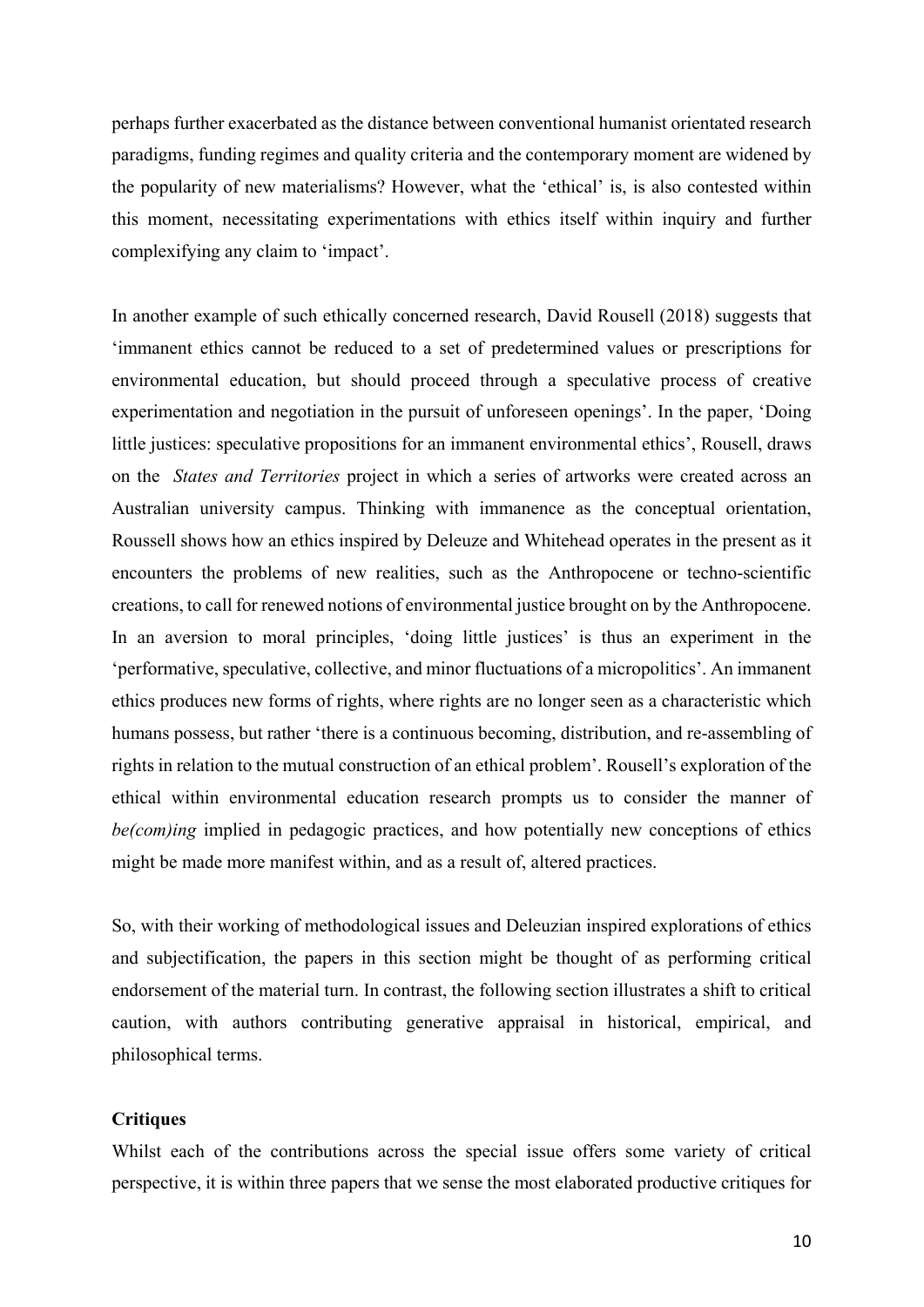how we conceptualise new materialism within environmental education and environmental education research.

First, in 'Painting trees in the wind: Socio-material ambiguity and sustainability politics in early childhood education with refugee children in Denmark', Nanna Jordt Jørgensen and Asger Martiny-Bruun (2019) reiterate the intractability of social justice and environmental sustainability issues which much, though not all, new materialist writing also acknowledges. It is to 'common world' approaches within environmental education in particular that they offer a Merleau-Pontian critique, emphasising simultaneous 'immersion and detachment' as they consider the features of sustainability education at work for refugee children in Danish day care institutes. In particular, Jørgensen and Martiny-Bruun explore how 'human relations with the nonhuman cannot be understood independently of social relations' and 'argue against completely erasing or overlooking the experiences of being separated from the world which have been seen as a characteristic of modern Western thought'. In reading Jørgensen and Martiny-Bruun's critique we are reminded that there exists some scholarship which, whilst struggling with or even embracing the material turn, can rush to overly simplistic application, describing material interactions as inevitably an assemblage of some form or other, as if that is all that can or should be said. What is jettisoned in such an uncritical approach is any focus on the complexities of contested concepts and ethics, and the different ways of thinking they might imply, including within or against new materialisms. The upshot is that, without heeding the lessons of critical theory - which are well acknowledged in much new materialist scholarship - environmental education scholarship may fail in its egalitarian aims.

To illustrate, in their generative and subtle critique, Hilary Whitehouse and Annette Gough (2020) apply the concept of 'amnesias' in tracing the implications of forgetting the relationships between feminist new materialisms and ecofeminism, conceptual and anthropogenic climate disruption, and 'the impact of climate disruption on women'. In their paper, 'Challenging amnesias: Re-collecting feminist new materialism / ecofeminism / climate / education', Whitehouse and A. Gough are less concerned with definitions of categories and more with the challenge to 'denaturalize nature and deculturalize culture', acknowledging that 'the climate emergency is forcing a realisation there is not one conceptual model that is going to see us through'. Whitehouse and A. Gough argue for the importance of acknowledging genealogical flows in thought, not so much to critique the present, but so that 'the past and the present can be drawn together to provide meaningful impetus for research'. This form of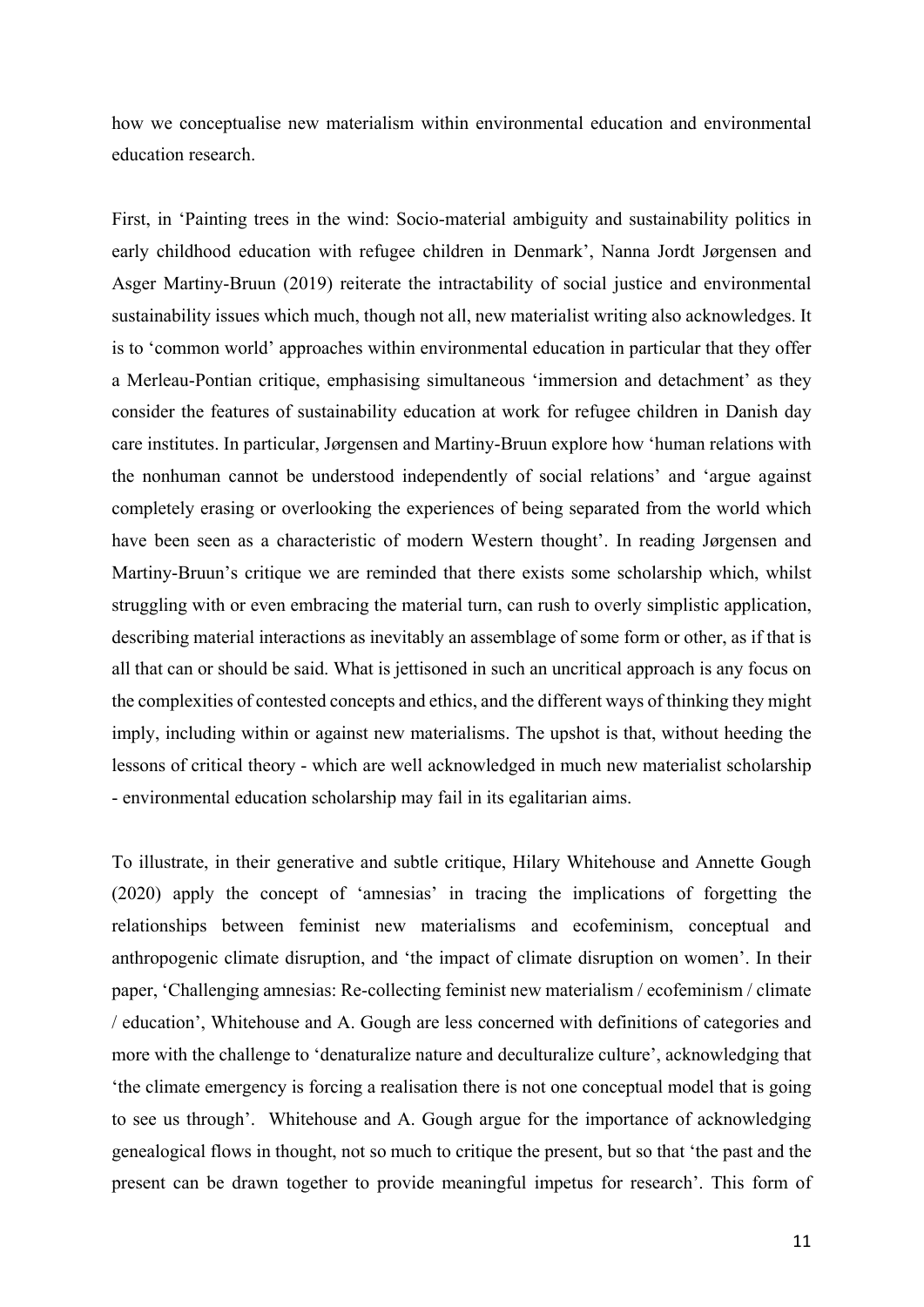generative or immanent critique orientates thinking towards the task at hand by recollecting that different approaches have their conceptual strengths when considering the intractability of gender inequality and the climate emergency. Whilst we see more strident accusations of 'amnesia' levelled at those exploring new materialisms in environmental education from elsewhere, Whitehouse and A. Gough demonstrate the skill required in thinking and writing with immanent care - fostering understanding with what we perceive as a commitment to what Latour (2004) calls 'the matters of concern', rather than the matters of fact.

Rounding out this section, in 'Anthropocentrism's fluid binary', Ramsey Affifi (2019) delves deeper into environmentalisms' attempts to de-anthropocentrise environmental education and calls for 'pedagogies that help students imagine and engage with what [...] conceptualisations actually *do* when believed'. With perhaps this special issue's most critical commentary, Affifi recommends employing 'humble bafflement' in order to navigate the '(non)Anthropocene'. Affifi takes aim at what he sees as an abstracted project of de-anthropocentrism which he detects within new materialist discourses, and counter offers variations on centering and decentering which he argues are always at play within 'anthropocentrism's fluid binary'. We see Affifi's paper as similarly offering a survey of amnesias, but also an attention to the material performativity of concepts when he asks:

'what does a given deanthropocentrism do? Does it actually lead us to attend to the field of more-than-human presences around us? Does it invite us to relate to the birch trees and magpies around us, and to recreate our environments to enable such relationships? Does it actually compel us to stand in front of the bulldozers? Does it create beauty? Or, despite its claim to radical nonhumanness, does it instead merely invite us into more arguments, more time in front of computers, and more wandering around stuffy conference rooms?'

The answer, we think, is that it may do many things, including each of these. The multitude of directions that might be considered to be contributing to the material turn can each be evoked or practiced in multiple ways and to multiple degrees. They may both replicate the present and inspire action within and beyond the habitus of Western academia. Nonetheless it seems less of a choice we have, and more of a struggle we are in, and with which we must contend. Affifi's provocations add significant insight for those in these struggles.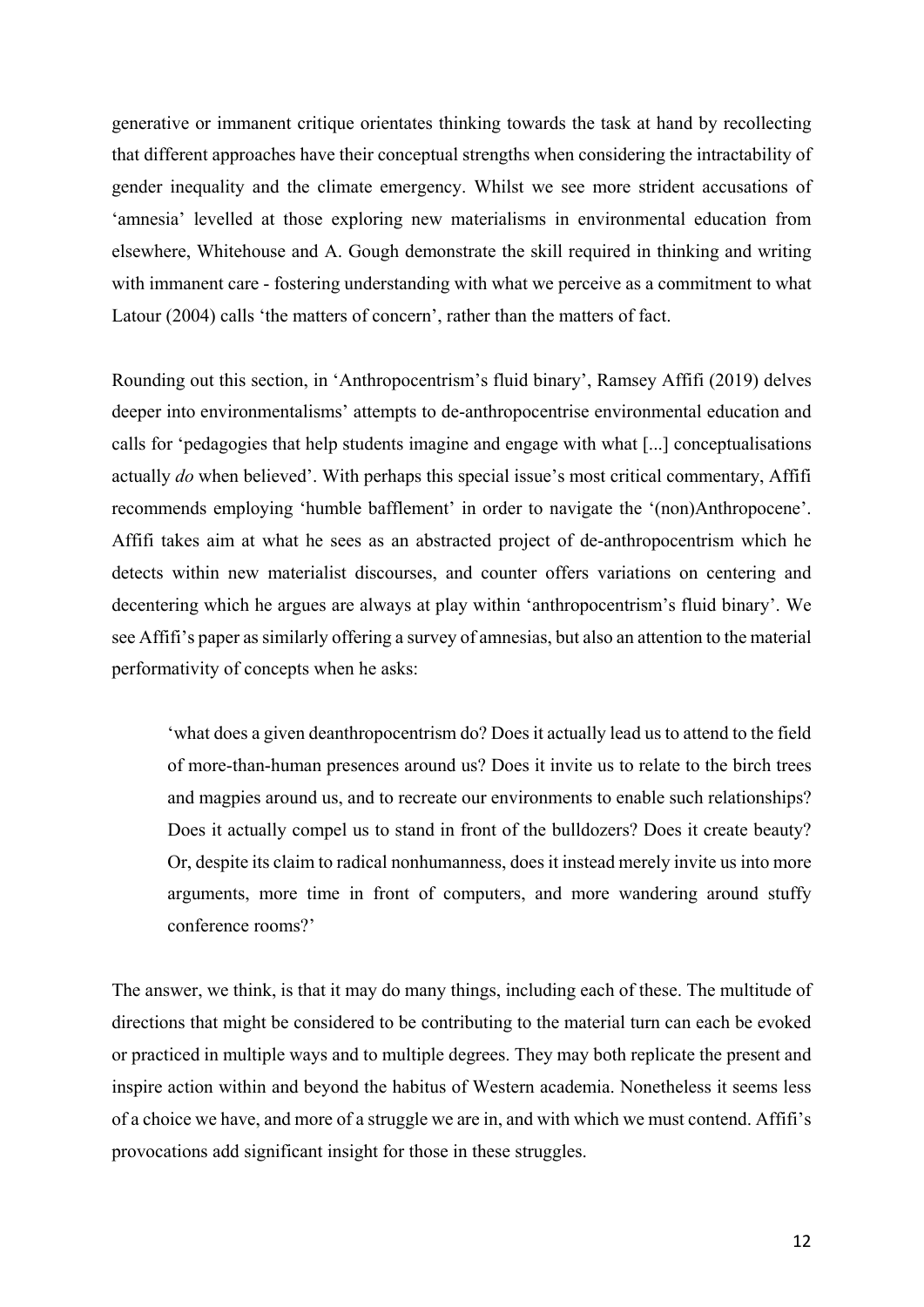In sum then, the papers in this section encourage us to pause and reflect on what the new materialisms make im/possible for us as researchers and practitioners of environmental education. Questions about how we understand the nature of critique also become relevant to how we might respond, and might well be caught up with our ontological proclivities (e.g. Latour, 2004). In the next section we see these ontological proclivities shift to darkened renderings and readings, in an attempt to activate ourselves in/of the world to ontological ends.

#### **Dark endings?**

The penultimate papers in this special issue take a darker turn, employing fictional and speculative conceptual apparatus in their dark ecologies and place-based pedagogies. For example, Jonas Lysgaard and Stefan Bengtsson's (2020) 'Dark pedagogy – speculative realism and environmental and sustainability education' discusses the 'inherent withdrawnness of the objects at play' and makes 'explicit the potential educational implications of speculative realisms' in environmental and sustainability education. They utilise Timothy Morton's *Dark Ecology*, concepts from Object Oriented Ontology (OOO) - hyperobjects, undermining, overmining, duomining, correlationism - and the author H.P. Lovecraft's speculative horror fiction to 'interrogate, substantiate and, thereby, to open up for discussions central concepts to the field'. Lysgaard and Bengtsson, for instance, explore how a dark pedagogy would endeavour to ask questions about the nature of self and attempt to account for educationally unaccounted for objects. Taking Morton's notion of the hyperobject, with its near yet massively distributed effects, Lysgaard and Bengtsson speculate on an environmental education which is less interested in subjectification or place, and more concerned with affective states of never fully grasping, never fully apprehending: 'as the hyperobject is both not-here (nonlocal) and very near (viscous), it undermines the very identity of the self engaging with it. The displacement of the self takes place in the emotional resonance of the hyperobject'. Accordingly, what OOO might offer are strange new renderings of how the self always develops as a result of an unknowable world. The argument here is that our notions of democracy, and (environmental and sustainability) education's role in this, are altered as a result.

In 'Dark places: environmental education research in a world of hyperobjects', Antti Saari and John Mullen (2018) offer further specific pedagogical conceptualisation as they take up Timothy Morton's OOO inspired concept of 'hyperobjects' as a 'springboard' for thinking 'through' strategies for living in 'dark places that are haunted' by hyperobjects such as global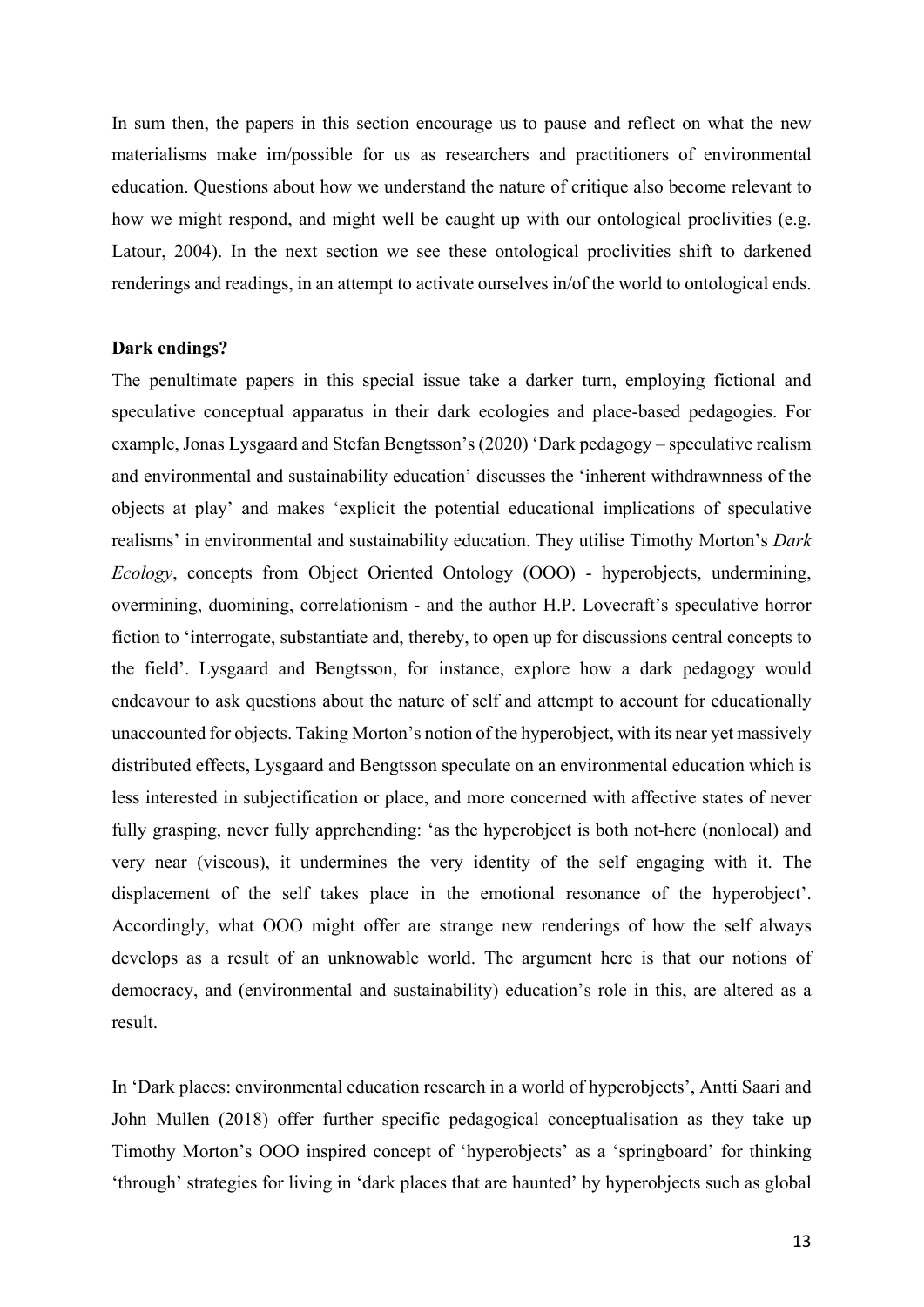warming. Theorising with place specifically, Saari and Mullen explore how Morton's concepts might further 'the post-stucturalist and new materialist critique of bounded, stable places through introducing an ontology of finitude, withdrawal, and excess'. Within this approach, our expectations of comprehending places are shifted by 'working-through' the uncanniness of both our relationships to places, and the possibilities for straightforward environmental education in the local. According to Saari and Mullen, 'If our affects, desires, hopes and fears are projected into material and more-than-human environments, working-through can also take place in the form of recognizing sites of mourning, ambiguous affects and the corresponding senses of injustices. And all the while recognizing these emotions as uncanny and ambivalent rather than splitting them into good and bad or local and global'. Dark places, then, force us to reconsider the parochial or romantic in place-based pedagogies and invite understanding of places as multiple, alien, and only ever partially knowable.

Another invitation awaits in the next paper. Chris Beeman and Sean Blenkinsop (2019) sum up their narrative of, 'Environmental end game: ontos' by asking us to '[entangle] ourselves differently' through diffractive readings and experiences, 'shifting conceptualizing towards a different ontological position compatible with an immanent materialist position'. They instruct the reader to think with their paper *whilst* enacting various activities that the reader might perform. We second this call to heterogeneity in modes of literacy. We also acknowledge the challenges calls of this nature can create. The ability to respond to such calls for action is not evenly distributed, including in terms of literacies, competencies and intentionalities. Social and environmental (in)equities are often barriers to many (assemblages), where lines of flight are clipped at the wing and made inaccessible via powerful binaries themselves (as highly active performative concepts - concepts *mattering*). As we note in the introduction to the collection, these include privilege/poverty or human/other-than-human (even though the human is also the other-than-human too). It is to this idea, that concepts matter in the world, that we now turn with the final papers of the special issue.

## **Concepts mattering**

Deleuze and Guattari played with the idea 'Monism=Pluralism', and in so doing brought forth a seemingly necessary contradiction. The unity of monism is co-produced out of the multiplicity of pluralism, just as transcendence is a product of immanence, mind is a product of body, theory is a product of practice, and culture is a product of nature (and/or *vice versa*). This could also be said for binary existence as a product of both monism and pluralism. That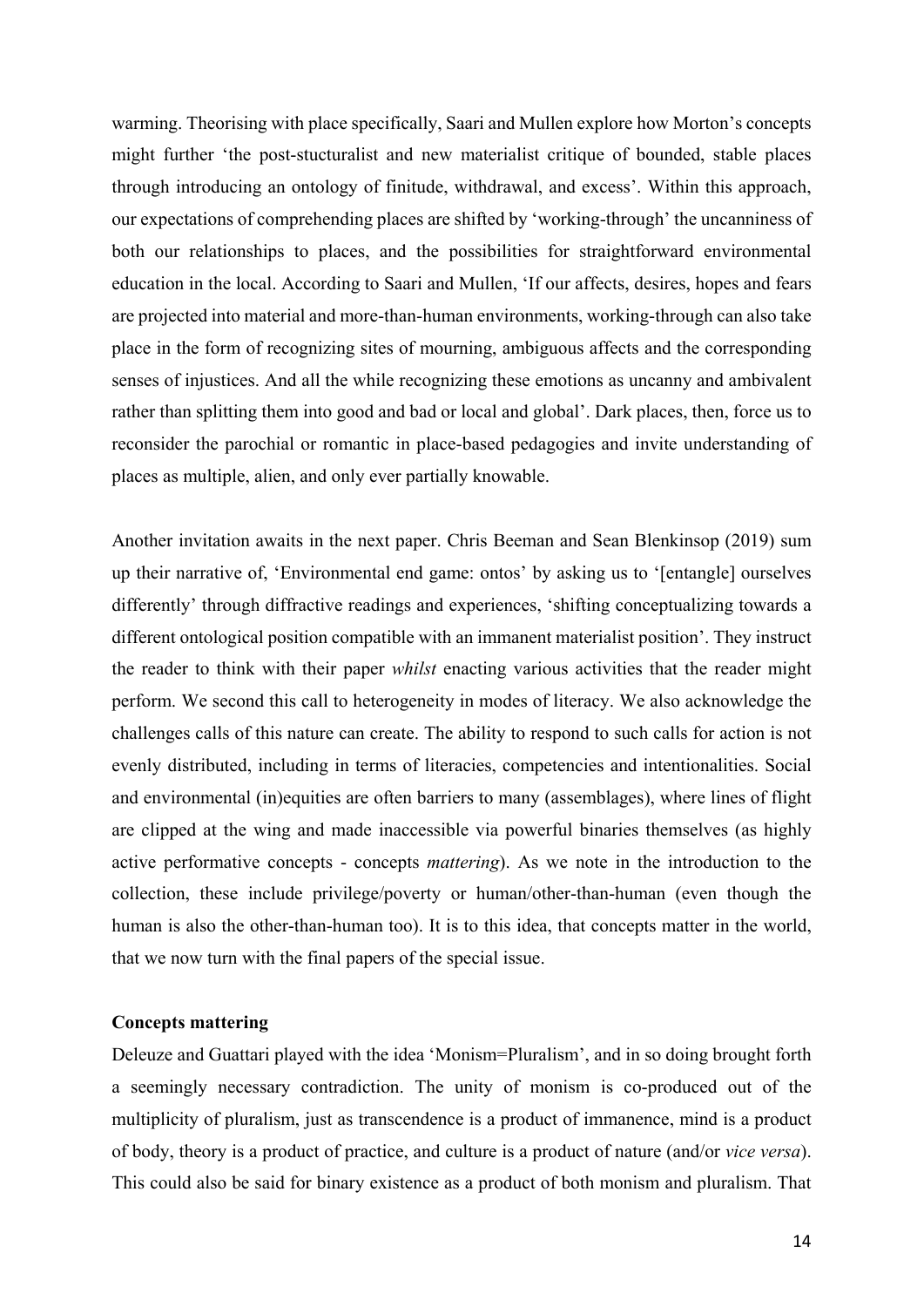Cartesian dualisms exist isn't in debate here, it's what these dualisms *do* and produce or the resulting effects of how they perform that is contentious. Several papers throughout this special issue urge a move to performing new practices and creative experimentation with new approaches, and this is just what the last two papers attempt to do with the performativity of words – concepts mattering.

Noel Gough and Chessa Adsit-Morris' (2019) contribution, 'Words (are) matter: generating material-semiotic lines of flight in environmental education research assemblages (with a little help from SF)' speculates on the performative capacity of concepts derived from Deleuze and Guattari and from SF (science/speculative fiction). N. Gough and Adsit-Morris offer *cognitive estrangement* and *object-oriented thought experiments* as 'little machines' that 'can be plugged into an environmental education research assemblage to produce new material-semiotic conjunctions and configurations of researchers, empirical materials, methods and contexts'. With a series of 'ruptures' the authors explore how 'critical thinking about materiality is apparent in many areas of cultural production and practice relevant to environmental education'. With their focus on SF, we think that N. Gough and Adsit-Morris make a compelling case that the way we imagine human-nature-technological futures in many ways condition what is possible for us in the political and educational present, and that this has implications for all our futures. Indeed, as they state, 'SF and material worlds are now so entwined that they cannot be understood in isolation'.

Finally, with our own offering 'Nature matters: diffracting a keystone concept of environmental education research – just for kicks' (Mcphie and Clarke, 2018), we speculate on the performative mattering of various concepts of 'Nature' which we perceive as occurring to various degrees within the environmental education research literature. In so doing, we operationalise the new materialist concept 'diffraction' to see what thinking through nature(s) might do. In an attempt to overcome the problem of the plasticity of the term, we articulate nature, and the related notions of landscape and environment, as concepts always in process, and so offer natur*ing*, landscap*ing*, and environ*ing*. Indeed, we speculate that envisioning concepts as pedagogical playmates might reinforce their ecological physicality as performative agents, bringing to life forceful energetic processes that are still perceived by many as inert linguistic phenomena - *dead matter*.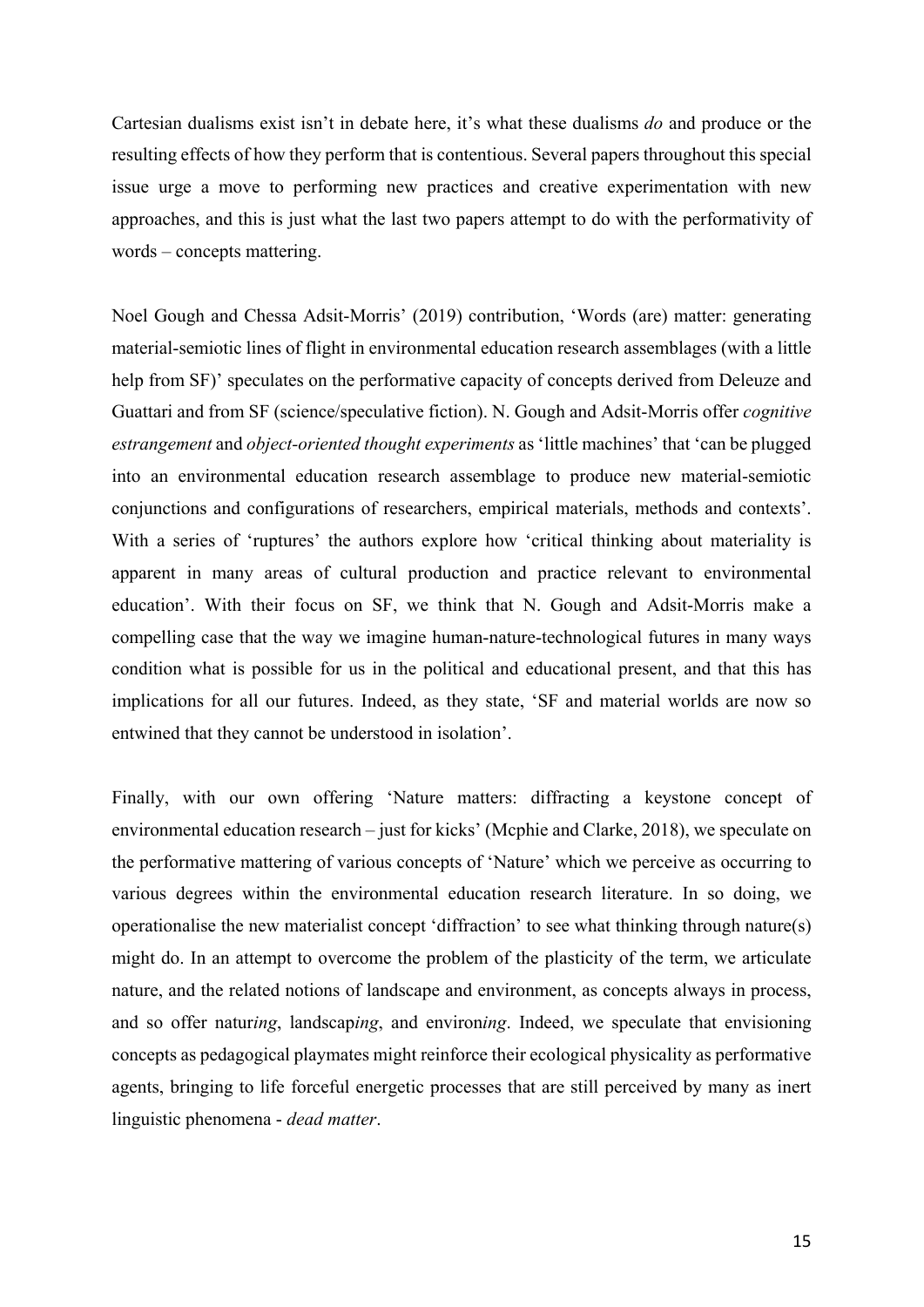### **Summary**

The four themes we have explored in this editorial are ones that came through for us in our reading of the contributions to the special issue, but should by no means be thought of as describing the sole contributions of each paper. Each is, and has to be, multifaceted as it tackles multiple issues and makes multiple contributions. That being the case, we urge you to not take our word for what these papers are communicating, but to instead delve into what they make im/possible for you within environmental education and beyond.

The editing journey has been a long road. We have been exhausted and elated, challenged and confronted, exasperated and educated, carrying what at times felt like a heavy burden of collating and marrying a hugely varying diversity of styles and expressions whilst also carrying on with work, life, and young families. As is by now evident, there are many issues at stake and many voices involved in thinking about the in/significance of new materialisms and environmental education. There are, no doubt, important points left unsaid or underexplored in this special issue but we feel the collection offers some heavy lifting, exploring various avenues a little further than before, and in so doing provides many novel provocations for environmental education and its research. As with our Introduction, caught in the middle and mire of creating and curating a collection, it still/must/will/always already leaves us with a sense that the work is more open than closed to further inquiries, even as it highlights the potential of new materialisms to forge axiological pathways away from dominant onto-epistemologies of environmental education research. And thus, we conclude our introductory and editorialising comments with a final invitation: for further contributions on the topics, that join us in engaging with what the collection does and does not offer, and to rework it.

### **Acknowledgement**

We have thought with many scholars (and things) along this journey, some of whom have helped us beyond their remit, and we thank you wholeheartedly for that. In particular we'd like to thank the contributing authors, the reviewers, members of the editorial board, and the journal production team. We extend particular thanks to Alan Reid for sharing with us his keen professional insight, enthusiasm, and scholarly interest in a truly collaborative spirit.

#### **Notes on contributors**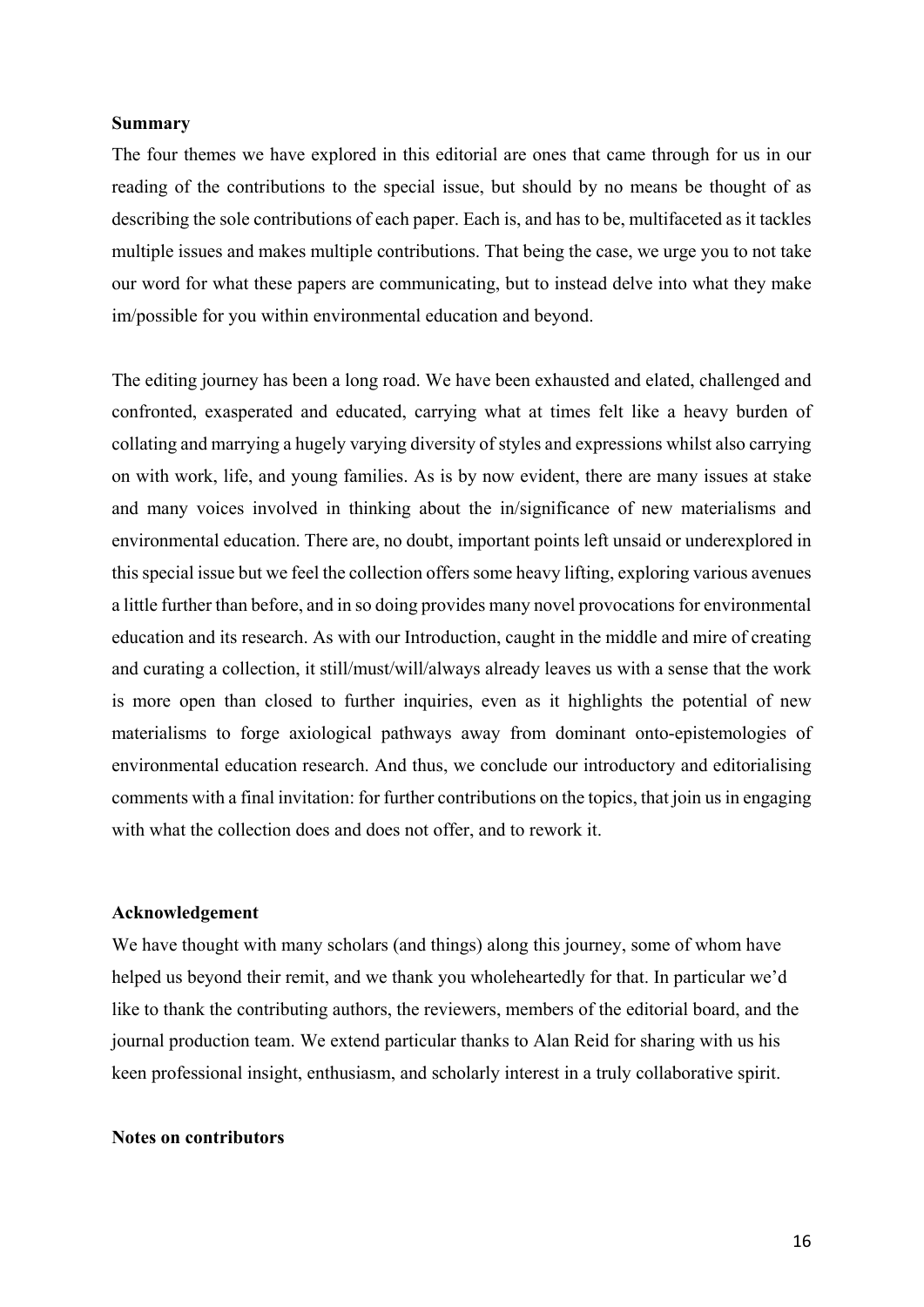*David A. G. Clarke* is a Teaching Fellow in Outdoor Learning and Sustainability Education at the Moray House School of Education and Sport, University of Edinburgh (UK). He is based in the Outdoor and Environmental Education section of the Institute for Education, Teaching, and Leadership and is a member of the University's Centre for Creative-Relational Inquiry (CCRI) and the Edinburgh Environmental Humanities Network. His teaching and research interests focus on the blurring of inquiry, life experience, and ethics in informal practitioner education in the Anthropocene.

*Jamie Mcphie* is course leader for the MA in Outdoor and Experiential Learning at the University of Cumbria (UK) where he is an active member of three research centres: Centre for National Parks and Protected Areas (CNPPA); Learning and Development (LED); and Centre for Research in Health and Society (CRiHS). His teaching and research interests in the social sciences and environmental humanities centre around tackling social and environmental inequities spread over varied terrains of thought-practice. His most recent publication is Mental health and Wellbeing in the Anthropocene: a posthuman inquiry (Palgrave Macmillan, 2019), which has a nice cover.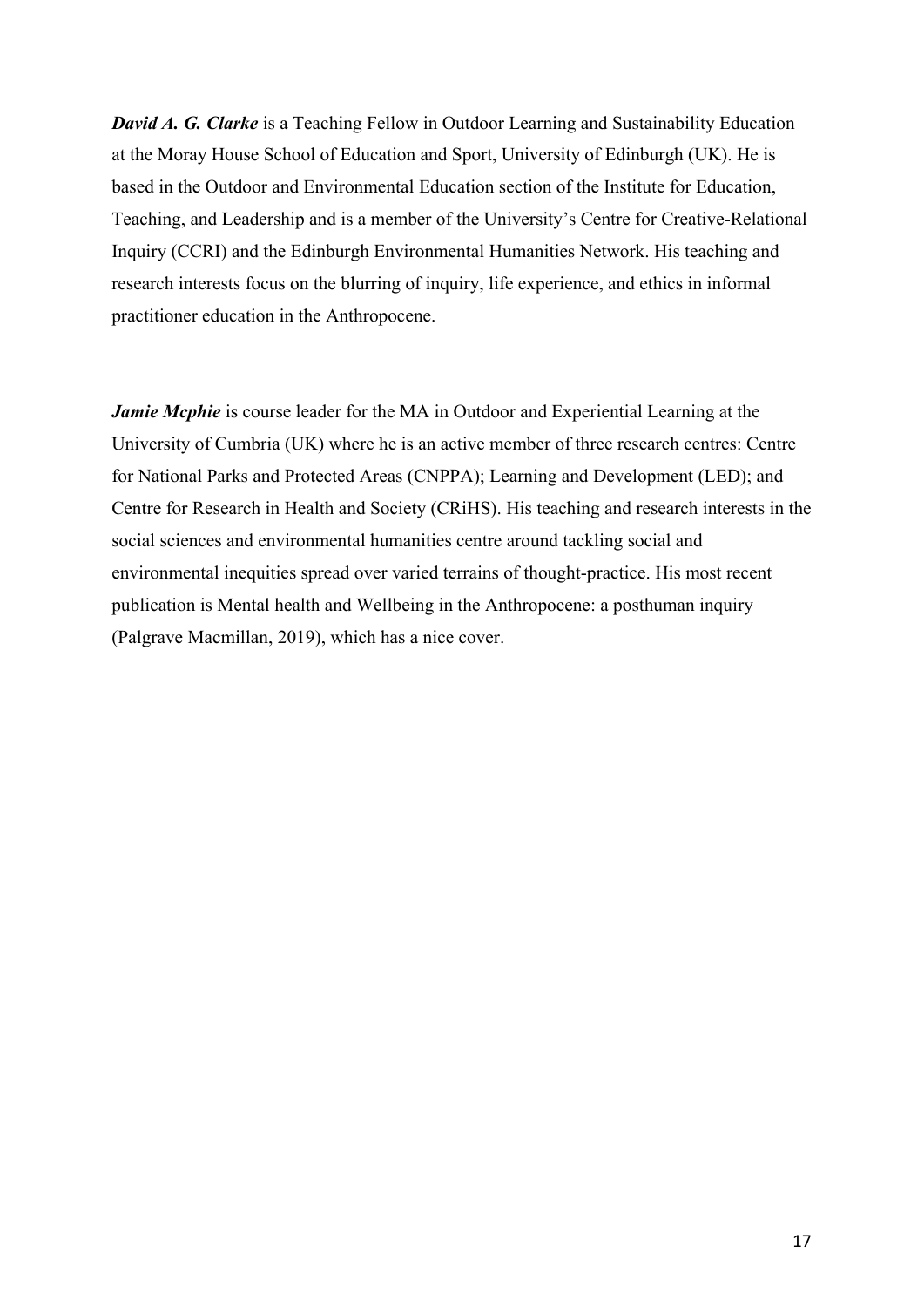#### **References**

- Affifi, R. (2019). Anthropocentrism's fluid binary. *Environmental Education Research*, 1-18. DOI: 10.1080/13504622.2019.1707484
- Beeman, C., & Blenkinsop, S. (2019). Environmental end game: ontos. *Environmental Education Research*, 1-12. DOI: [10.1080/13504622.2019.1663792](https://doi.org/10.1080/13504622.2019.1663792)
- Crinall, S., & Somerville, M. (2019). Informal environmental learning: the sustaining nature of daily child/water/dirt relations. *Environmental Education Research*, 1-12. DOI: 10.1080/13504622.2019.1577953
- Gough, A., & Whitehouse, H. (2020). Challenging amnesias: re-collecting feminist new materialism/ecofeminism/climate/education. *Environmental Education Research*, 1- 15. DOI: 10.1080/13504622.2020.1727858
- Gough, N., & Adsit-Morris, C. (2019). Words (are) matter: generating material-semiotic lines of flight in environmental education research assemblages (with a little help from SF). *Environmental Education Research*, 1-18. DOI: 10.1080/13504622.2019.1663793
- Hofverberg, H. (2019). Entangled threads and crafted meanings–students' learning for sustainability in remake activities. *Environmental Education Research*, 1-13. DOI: 10.1080/13504622.2019.1664414
- Ingold, T. (2010). The textility of making. *Cambridge Journal of Economics*, *34*(1), 91-102. DOI: 10.1093/cje/bep042
- Jørgensen, N. J., & Martiny-Bruun, A. (2019). Painting trees in the wind: socio-material ambiguity and sustainability politics in early childhood education with refugee children in Denmark. *Environmental Education Research*, 1-14. DOI: [10.1080/13504622.2019.1602755](https://doi.org/10.1080/13504622.2019.1602755)
- Jukes, S., & Reeves, Y. (2019). More-than-human stories: experimental co-productions in outdoor environmental education pedagogy. *Environmental Education Research*, 1- 19. DOI: 10.1080/13504622.2019.1699027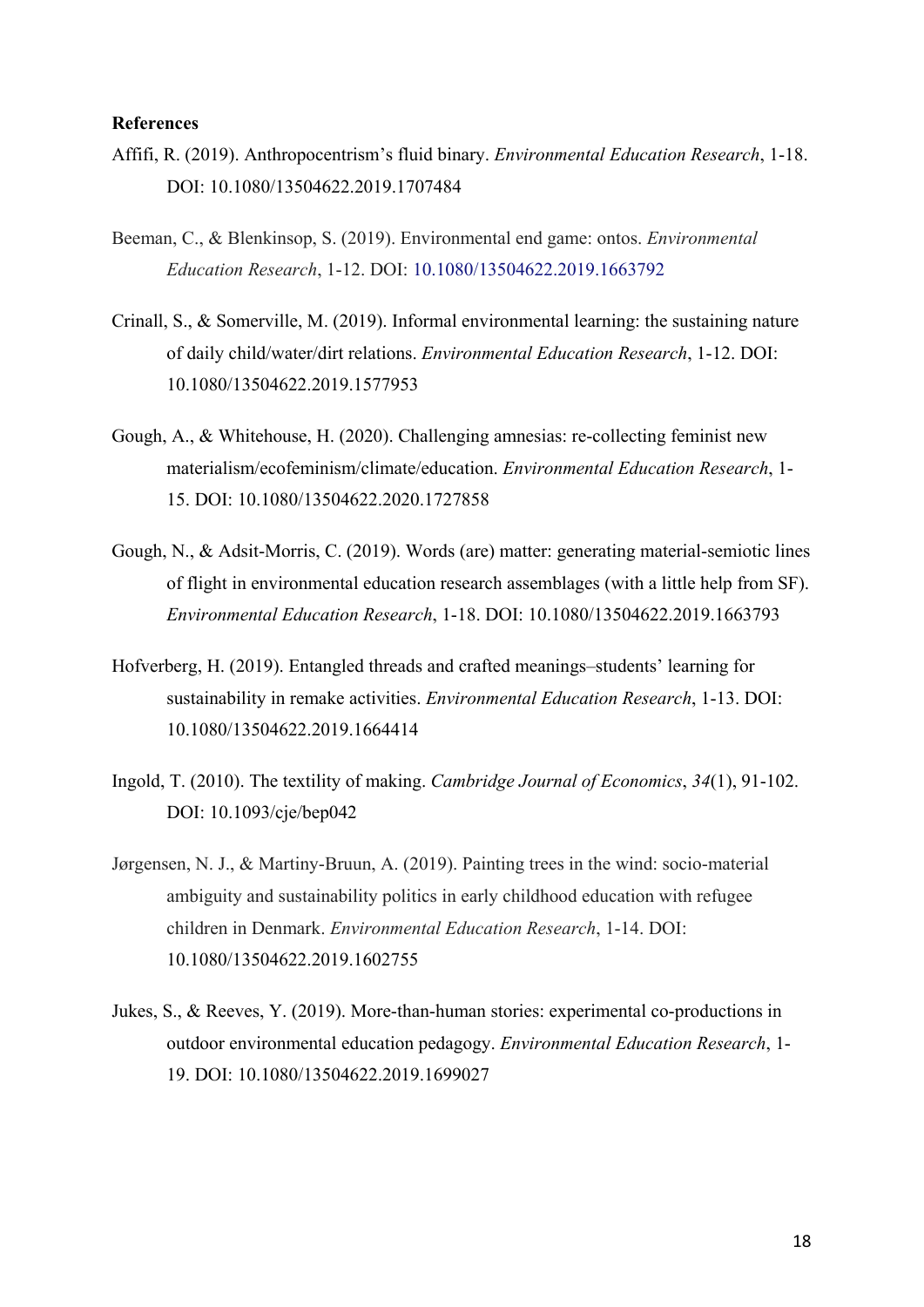- Laing, K., Mazzoli Smith, L., & Todd, L. (2018). The impact agenda and critical social research in education: Hitting the target but missing the spot?. *Policy Futures in Education*, *16*(2), 169-184. DOI: 10.1177/1478210317742214
- Latour, B. (2004). Why has critique run out of steam? From matters of fact to matters of concern. *Critical inquiry*, *30*(2), 225-248. DOI: 10.1086/421123
- Lysgaard, J. A., & Bengtsson, S. (2020). Dark pedagogy–speculative realism and environmental and sustainability education. *Environmental Education Research*, 1-13. DOI: [10.1080/13504622.2020.1739230](https://doi.org/10.1080/13504622.2020.1739230)
- Mannion, G. (2019). Re-assembling environmental and sustainability education: orientations from new materialism. *Environmental Education Research*, 1-20. DOI: 10.1080/13504622.2018.1536926
- Mcphie, J., & Clarke, D. A. G. (2018). Nature matters: diffracting a keystone concept of environmental education research–just for kicks. *Environmental Education Research*, 1-18. DOI: 10.1080/13504622.2018.1531387
- Piotrowski, M. (2019). 'An atmosphere, an air, a life:' Deleuze, elemental media, and morethan-human environmental subjectification and education, Environmental Education Research, 1-12. DOI: [10.1080/13504622.2018.1485134](https://doi.org/10.1080/13504622.2018.1485134)
- Rousell, D. (2018). Doing little justices: Speculative propositions for an immanent environmental ethics. *Environmental Education Research*, 1-15. DOI: 10.1080/13504622.2018.1517408
- Ruck, A., & Mannion, G. (2019). Fieldnotes and situational analysis in environmental education research: experiments in new materialism. *Environmental Education Research*, 1-18. DOI: 10.1080/13504622.2019.1594172
- Saari, A., & Mullen, J. (2018). Dark places: environmental education research in a world of hyperobjects. *Environmental Education Research*, 1-13. DOI: [10.1080/13504622.2020.1739230](https://doi.org/10.1080/13504622.2020.1739230)
- St. Pierre, E. A. (2019). Post qualitative inquiry, the refusal of method, and the risk of the new. *Qualitative Inquiry*, DOI: 1077800419863005.